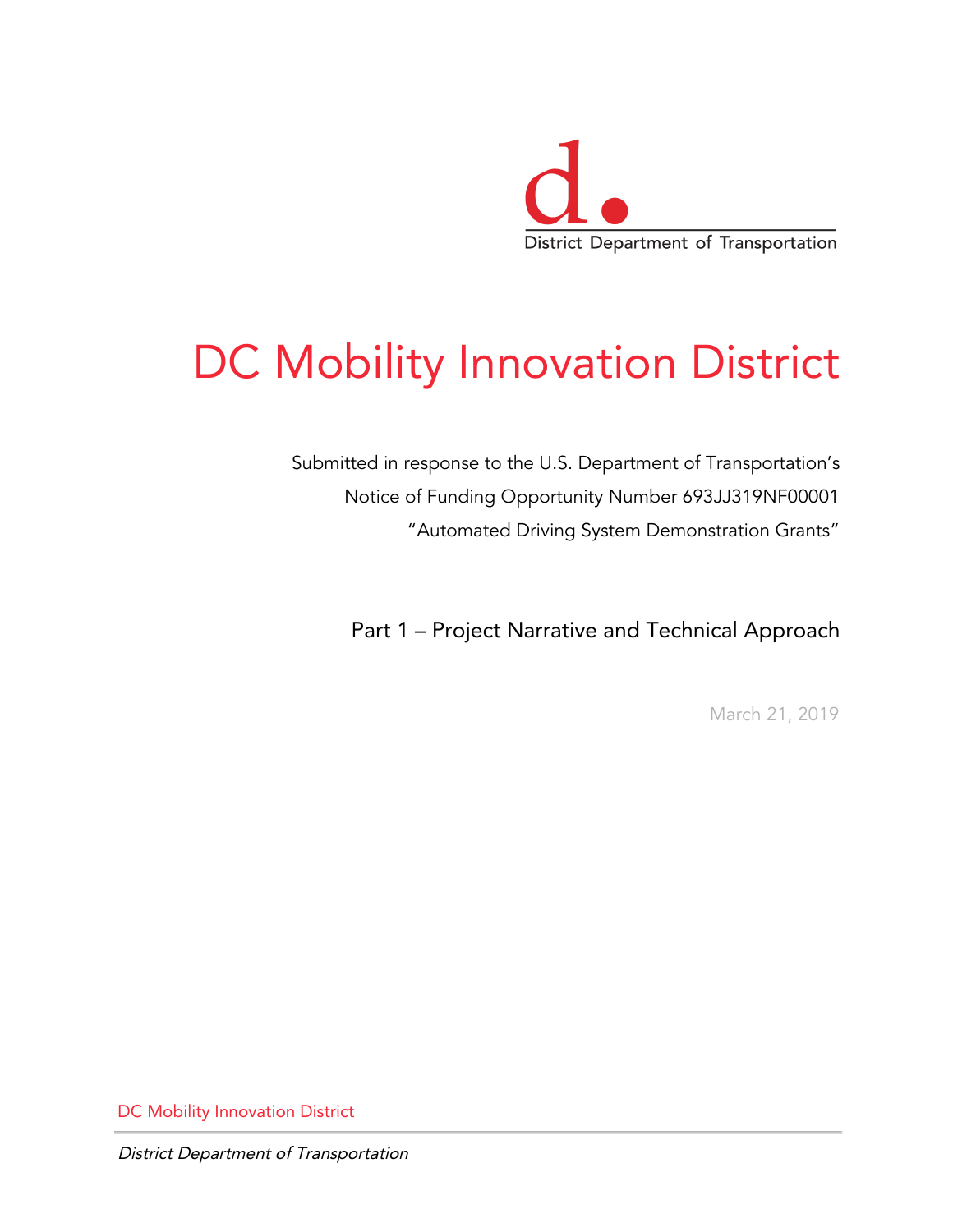

Jeffrey Marootian Director, District Department of Transportation 55 M Street SE, Suite 400 Washington, DC 20003

March 21, 2019

Secretary Elaine Chao United States Department of Transportation 1200 New Jersey Ave SE Washington, DC 20590

Dear Secretary Chao,

Washington D.C. has been at the forefront of innovation in transportation since the 1800's, and also has a rich history of partnership with the federal government to test and then mainstream new mobility innovations. Beginning with the concept of "parking" which Congress [codified](http://www.deeproot.com/blog/blog-entries/when-parking-meant-space-for-trees) in 1870's law for the District's grand boulevards, to the ubiquitous Capital Bikeshare, funded 80 percent by federal dollars and physically launched at USDOT, there have been many firsts for the United States that start right here, in the District of Columbia. In fact, USDOT and DDOT are only separated by one block in the Navy Yard District of Washington.

The automation revolution is not new, and in transportation began in the 1970's with Level-1 cruise control. However, the speed of innovation tied to processor power and machine learning has dramatically changed the mobility-innovation curve in recent years. The Washington region and the District specifically has been known as a government town, but this is also changing with Amazon Web Services (AWS) in Virginia, Hilton relocating to Southern Maryland, and now Amazon HQ2 locating over the bridge in Crystal City. The District Government is also evolving and was the first city in the U.S. to open all of its data in 2007, built the hugely successful DC-Net broadband network (shared with many federal agencies). In more recent years, the District has been recognized nationally and internationally with awards ranging from leadership in sustainability to technology to fiscal responsibility.

It should also be noted that the District, with a Mayor and 13 Council Members, resembles a city but functions as a state, aiding its long history of transportation innovation. In fact, the District was one of the first jurisdictions in the United States to proactively prepare for AV's with the adoption of the Autonomous Vehicle Act of [2012](http://lims.dccouncil.us/Legislation/B19-0931) followed by DMV guidelines in 2014.

The District is a well managed, fiscally responsible, collaborative jurisdiction prepared to partner with the federal government, to successfully implement the DC Mobility Innovation District.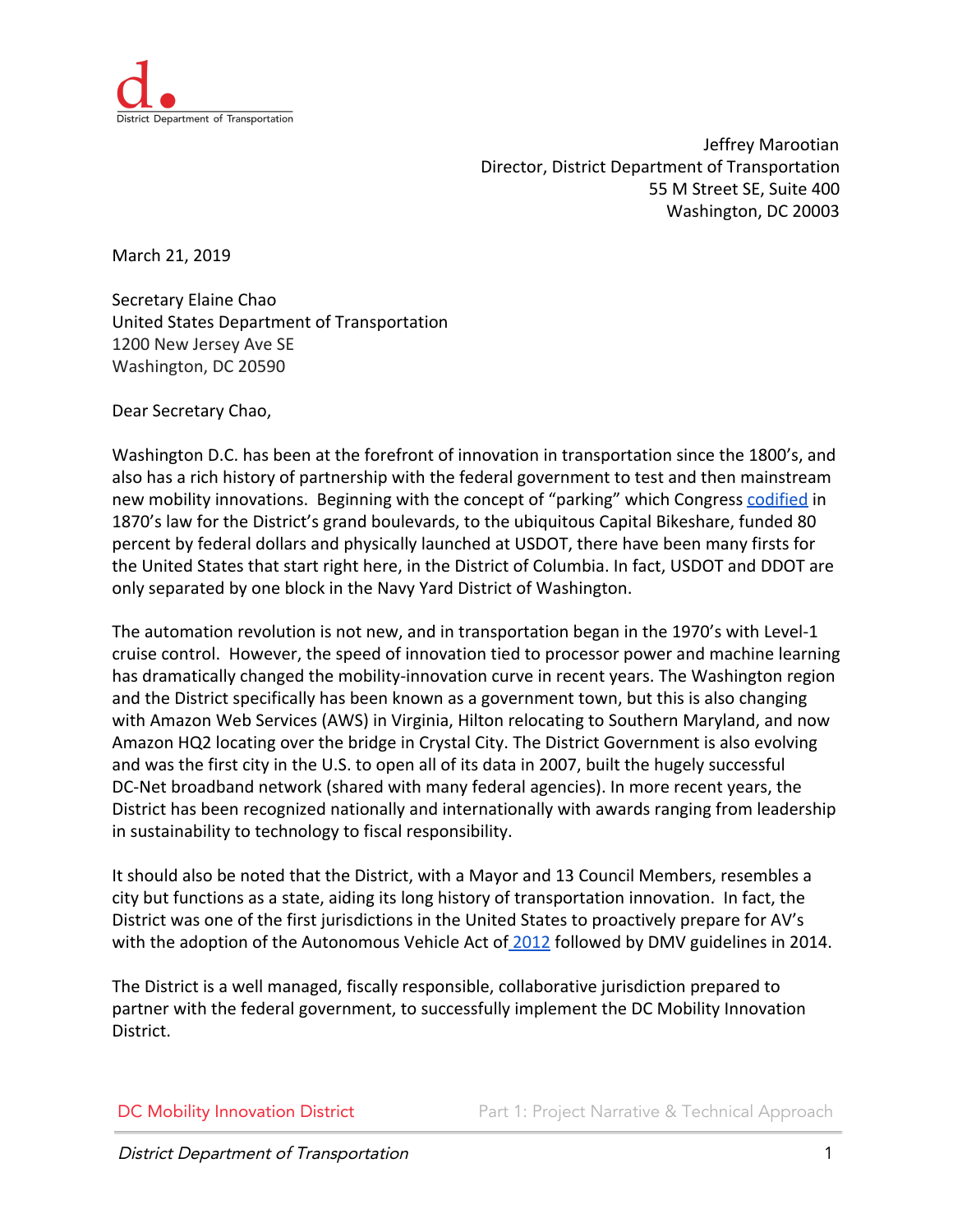

Southwest Washington is the smallest quadrant of the District, with a tremendous amount of change happening, beginning with the Wharf Development on the Southwest Waterfront. Also, Southwest has a robust Business Improvement District, is home to federal and local government agencies, and has every street typology within its 6 square miles. In partnership with the Southwest Business Improvement District (SWBID), which has already issued an [RFI f](https://www.swbid.org/autonomous-vehicles)or autonomous testing, the District is excited to co-create a Mobility Innovation District to support and expedite the testing of autonomous driving systems and services, culminating in replacement of the existing SWBID shuttle system with automated shuttles that will run to DDOT and USDOT's front doors on M Street by year 3. It only makes sense to work with USDOT and the private sector to accomplish this, and at the same time, make Washington a leader nationally in the transportation- technology sector, creating jobs and supporting the transportation industry directly in the Nation's Capital.

Sincerely,

Jeff manten

Jeff Marootian, Director District Department of Transportation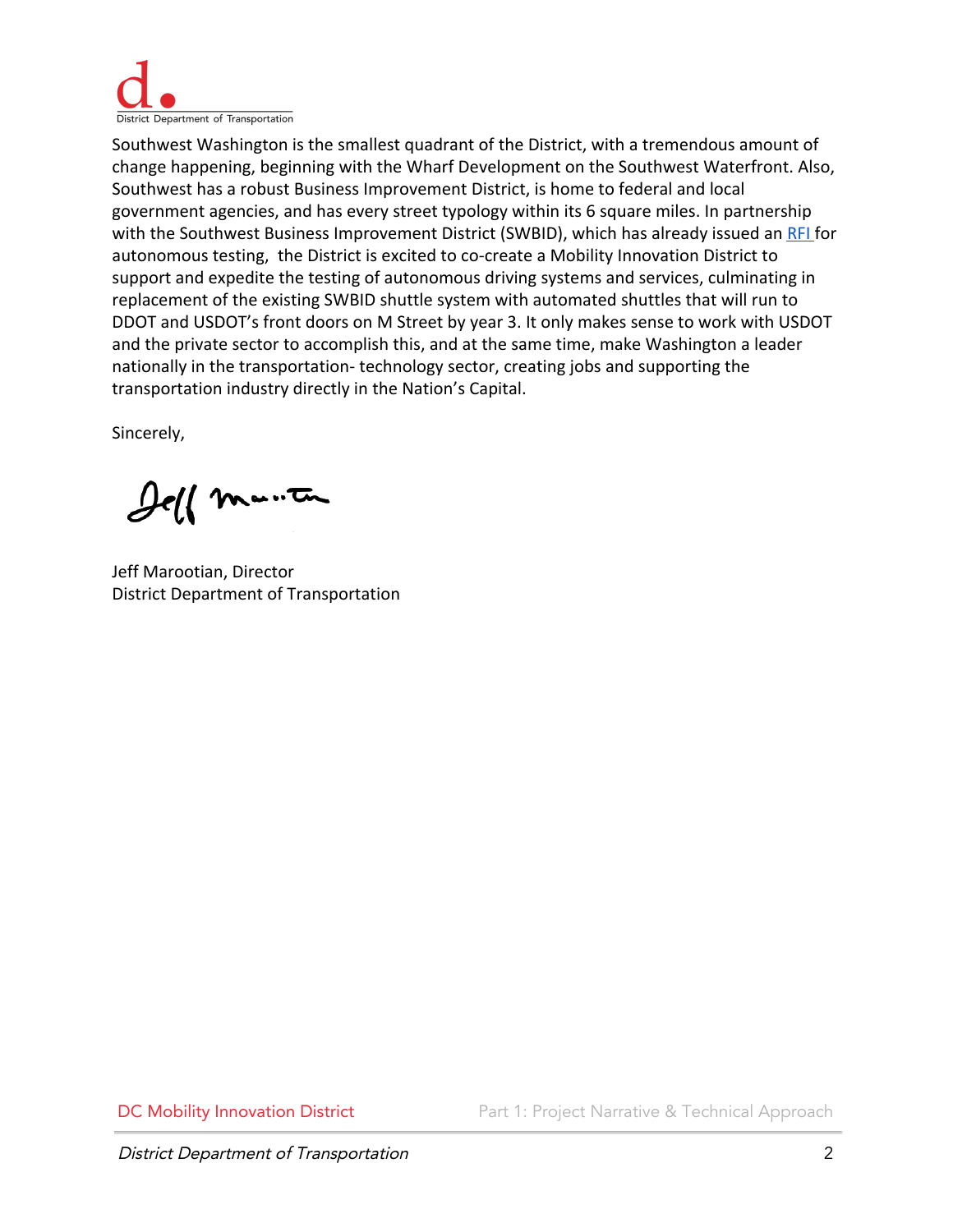| Project Name/Title                                                            | DC Mobility Innovation District ADS Pilot<br>Program                                                                                                                 |
|-------------------------------------------------------------------------------|----------------------------------------------------------------------------------------------------------------------------------------------------------------------|
| Eligible Entity Applying to Receive Federal<br>Funding (Legal Name + Address) | District Department of Transportation<br>55 M Street SE<br>Washington, DC                                                                                            |
| Point of Contact (Name/Title; Email; Phone<br>Number)                         | Amanda Stout<br>Deputy Chief of Staff<br>amanda.stout@dc.gov<br>202-671-2307                                                                                         |
| Proposed Location for Demonstration                                           | Southwest Washington, DC                                                                                                                                             |
| Proposed Technologies for the<br>Demonstration (brief list)                   | Level 4 ADS from two vendors<br>LIDAR sensor arrays<br>Automated ride dispatch/route<br>optimization<br>Roadside units for signal phasing and<br>timing (DSRC or 5G) |
| Proposed Duration for the Demonstration                                       | 3 years                                                                                                                                                              |
| <b>Federal Funding Amount Requested</b>                                       | \$8,975,312                                                                                                                                                          |
| Non-Federal Cost Share Amount Proposed, if<br>applicable                      | \$3,298,600                                                                                                                                                          |
| Total Project Cost (Federal Share +<br>Non-Federal Cost Share, if applicable) | \$12,273,912                                                                                                                                                         |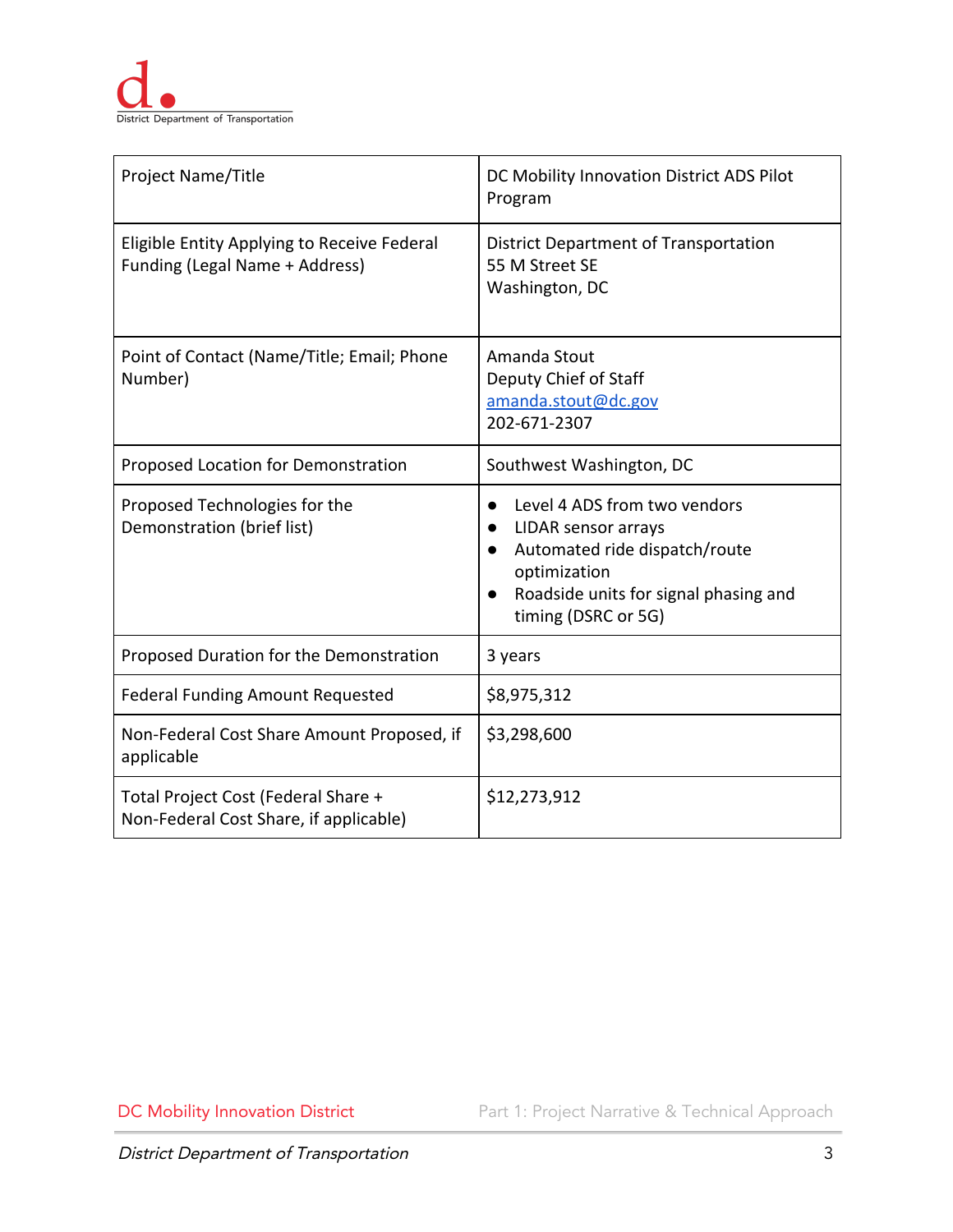

# DC Mobility Innovation District

# Table of Contents

| 1. Executive Summary                                                                                                                                                                  | $6\phantom{1}6$ |
|---------------------------------------------------------------------------------------------------------------------------------------------------------------------------------------|-----------------|
| a. Vision, goals and objectives                                                                                                                                                       | 6               |
| b. Key partners, stakeholders, team members, and others proposed to participate                                                                                                       | 8               |
| c. Issues and challenges to be addressed, the technology(ies) that will be demonstrated to<br>address the issues, and any quantifiable performance improvements that are anticipated  | 9               |
| d. Geographic area or jurisdiction of demonstration                                                                                                                                   | 10              |
| e. Proposed period of performance including a schedule for implementation and evaluation<br>of demonstration                                                                          | 13              |
| 2. Goals                                                                                                                                                                              | 14              |
| a. Safety                                                                                                                                                                             | 14              |
| b. Data for Safety Analysis and Rulemaking                                                                                                                                            | 14              |
| c. Collaboration                                                                                                                                                                      | 17              |
| 3. Focus Areas                                                                                                                                                                        | 17              |
| a. Significant Public Benefit(s)                                                                                                                                                      | 17              |
| b. Addressing Market Failure and Other Compelling Public Needs                                                                                                                        | 18              |
| c. Economic Vitality                                                                                                                                                                  | 19              |
| d. Complexity of Technology                                                                                                                                                           | 20              |
| e. Diversity of Projects                                                                                                                                                              | 22              |
| f. Transportation-Challenged Populations                                                                                                                                              | 22              |
| g. Prototypes                                                                                                                                                                         | 23              |
| 4. Requirements                                                                                                                                                                       | 23              |
| 5. Approach                                                                                                                                                                           | 24              |
| a. Technical approach to implement and evaluate the demonstration                                                                                                                     | 24              |
| b. Approach to address any legal, regulatory, environmental, and/or other obstacles to<br>demonstrating the technology(ies)                                                           | 25              |
| c. Commitment to provide data and participate in the evaluation of the safety outcomes of<br>proposed activities and note measures of effectiveness in other arenas, such as mobility | 26              |
| d. Approach to risk identification, mitigation, and management                                                                                                                        | 27              |
| e. Approach to contribute and manage non-federal resources (cost share) proposed for the<br>demonstration implementation and evaluation, if applicable                                | 30              |
|                                                                                                                                                                                       |                 |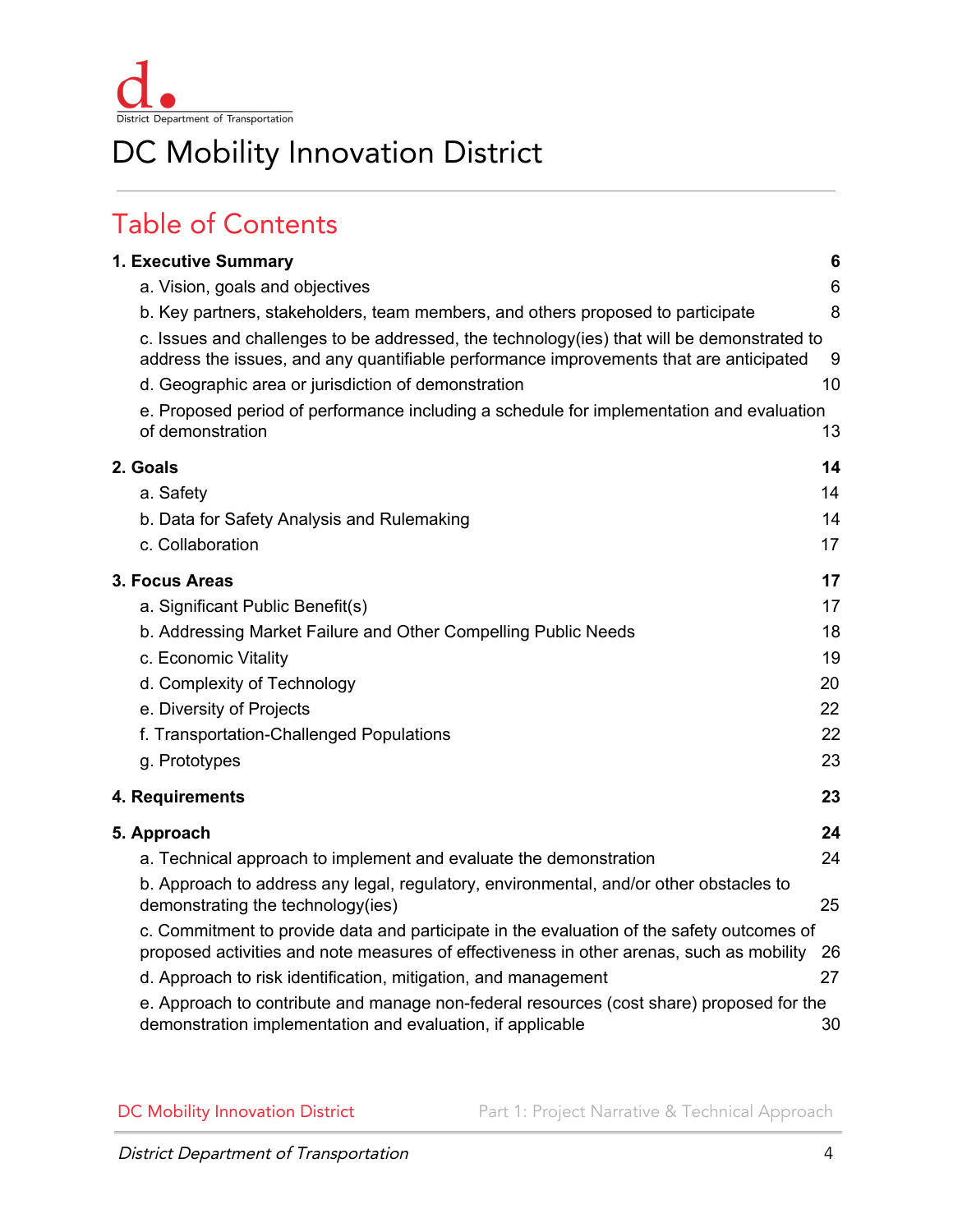

# List of Tables

# List of Figures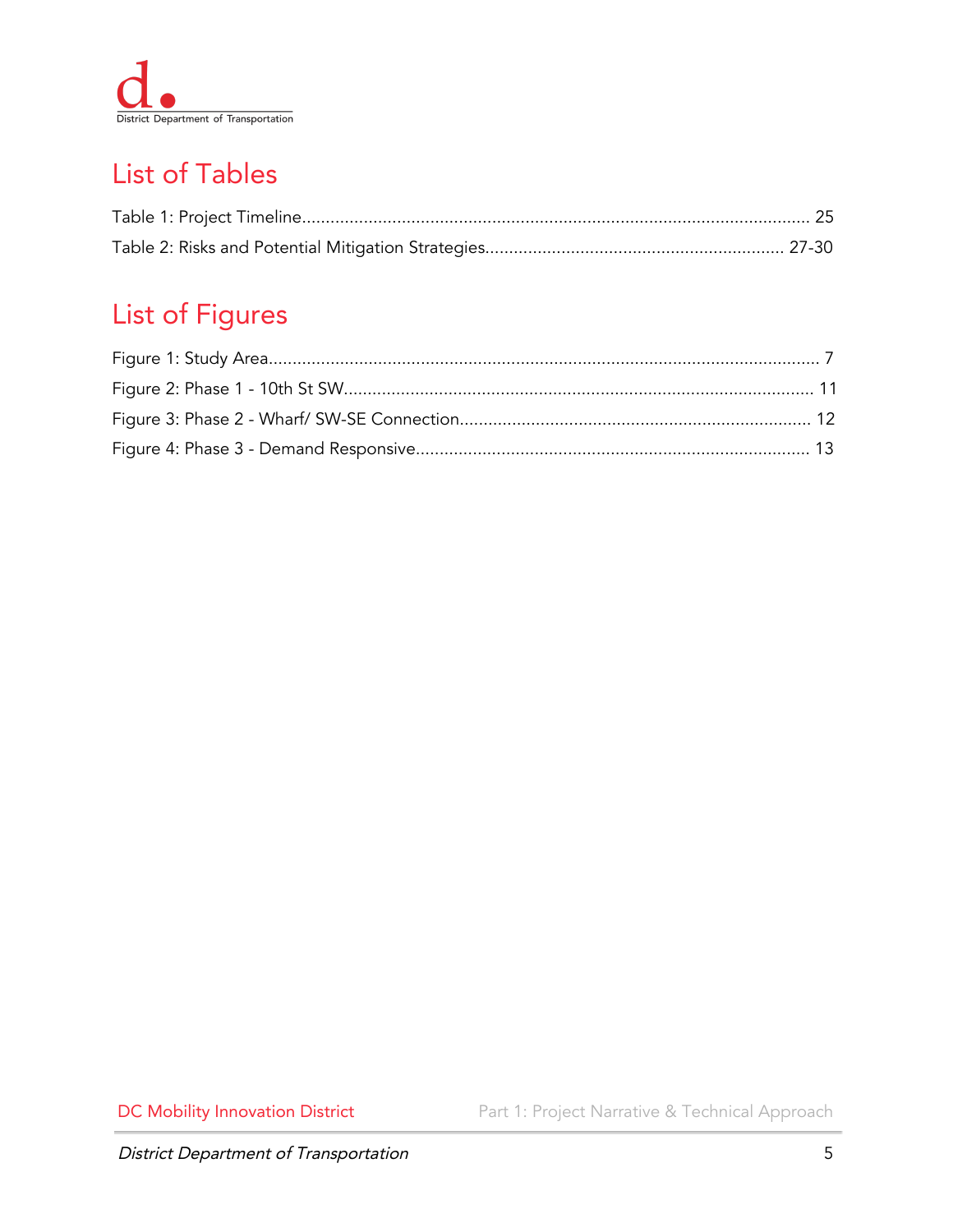

## <span id="page-6-0"></span>**1. Executive Summary**

#### <span id="page-6-1"></span>**a. Vision, goals and objectives**

The District of Columbia presents a unique opportunity to demonstrate automated driving system (ADS) technology to a wide audience of users and to showcase the innovative work being done with the support of the U.S. Department of Transportation (USDOT).

The District of Columbia, through the District Department of Transportation (DDOT), has been focused on developing innovative transportation solutions to meet the needs of residents and visitors alike. To this end, through a new [Autonomous Vehicles Working Group](https://dmped.dc.gov/page/autonomous) (the Working Group) [established by Mayor Bowser in February 2018,](https://dmped.dc.gov/release/mayor-bowser-establishes-autonomous-vehicle-working-group) the District is engaging in peer-to-peer learning with other cities to explore implications of automated vehicles on an urban street network, including safety, equity, workforce and employment, curbside management, street design, and a range of other issues. The Working Group has published an [Autonomous Vehicles](https://dmped.dc.gov/sites/default/files/dc/sites/dmped/publication/attachments/Autonomous%20Vehicles%20Principles%20Statement_0.pdf) [Principles Statement](https://dmped.dc.gov/sites/default/files/dc/sites/dmped/publication/attachments/Autonomous%20Vehicles%20Principles%20Statement_0.pdf) that reflects the input of DDOT and almost a dozen other agencies. The Statement reinforces the District's commitment to safety, equity, efficiency, and sustainability and directs us to achieve these principles through adaptability, transparency, comprehensiveness, and stakeholder alignment. Last year, in partnership with the Working Group, the Southwest Business Improvement District (SWBID) released a [Request for](https://static1.squarespace.com/static/59160436ff7c50511f6f72cc/t/5a7e0ce253450a3d5979a88c/1518210274758/SWBID+AV+RFI+FINAL.pdf) [Information](https://static1.squarespace.com/static/59160436ff7c50511f6f72cc/t/5a7e0ce253450a3d5979a88c/1518210274758/SWBID+AV+RFI+FINAL.pdf) for an automated vehicle pilot program on 10th Street SW.

In response to this Notice of Funding Opportunity for Automated Driving System (ADS) Demonstration Grants, we envision designating [the Southwest Business Improvement District](https://www.swbid.org/swbid) [\(SWBID\)](https://www.swbid.org/swbid) area as the DC Mobility Innovation District (DC MID). The SWBID covers 483 acres of Southwest DC, stretching from 15th Street SW to South Capitol Street, Independence Ave to Maine and M Streets SW, and includes the Southwest Waterfront. The DC MID will not only serve as a testing ground for new mobility solutions, including automated vehicles and micro-mobility, but also create an open ecosystem for the exploration of innovative public policy, connected and accessible infrastructure, public-private partnerships, and positive behavioral change in an era of rapid innovation in transportation technology. The DC MID will serve as a showcase for policy makers, private companies, and the general public to explore while offering a real-world, dynamic context for researchers, designers, technologists, and the District of Columbia to demonstrate and evaluate their ideas and solutions.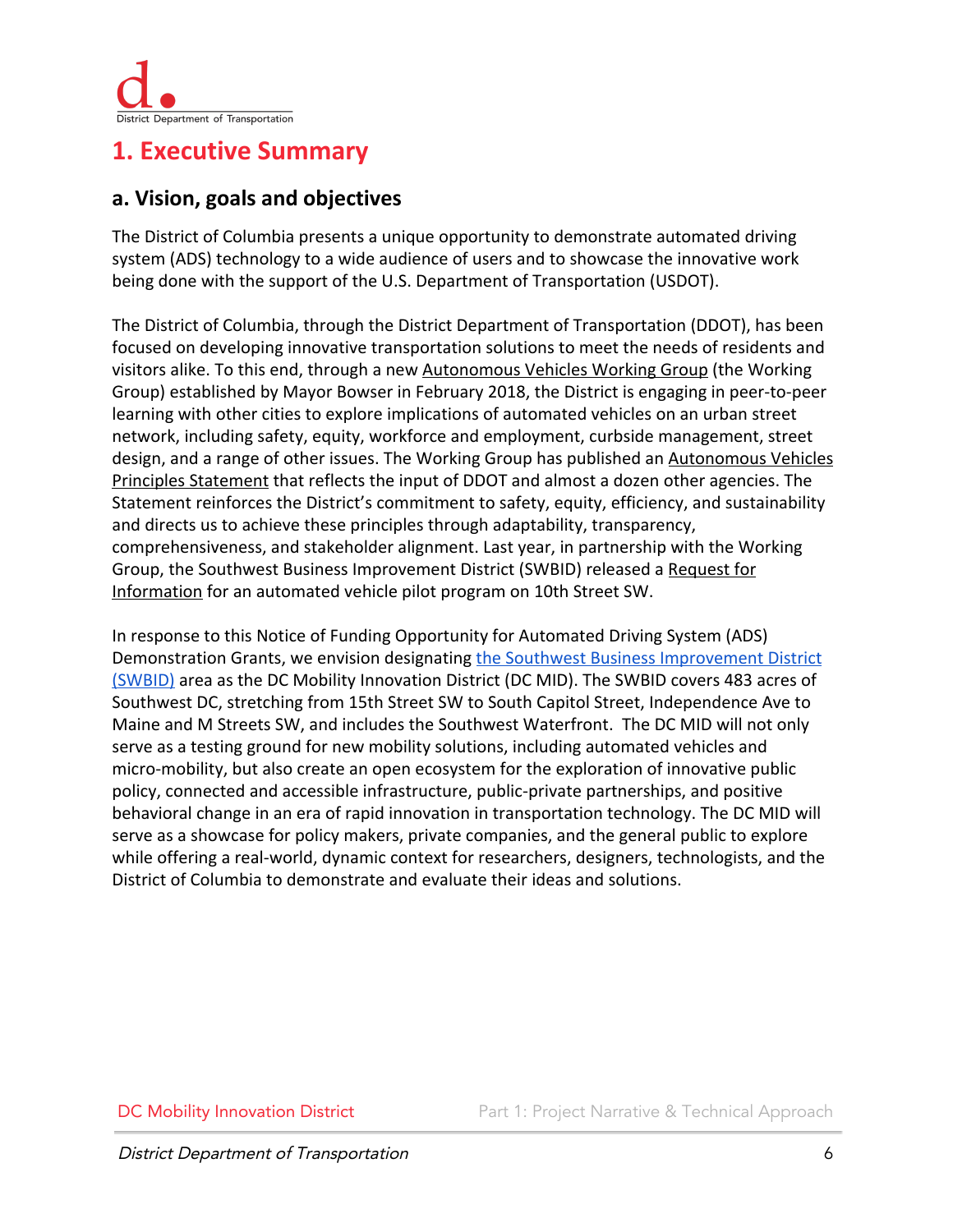



*Figure 1: Study Area*

Our vision is to keep the District on the cutting-edge of AV technology while providing safe, reliable, and accessible transportation options to the most vulnerable users, including people with disabilities and our aging population, and to serve as a showcase for both national decision makers and the public to familiarize themselves with this emerging technology. DDOT's goal is to fill access gaps in our existing transportation system and foster multimodal connectivity by serving a population with limited transportation options. We are aiming to reach this goal by deploying Level 4 automated shuttles through a phased operational approach in collaboration with the SWBID. The project objectives are to:

- Provide first-mile/last-mile connections to L'Enfant Plaza and Navy Yard Metro Stations,
- Provide mobility options for disadvantaged users including persons with disabilities and older adults,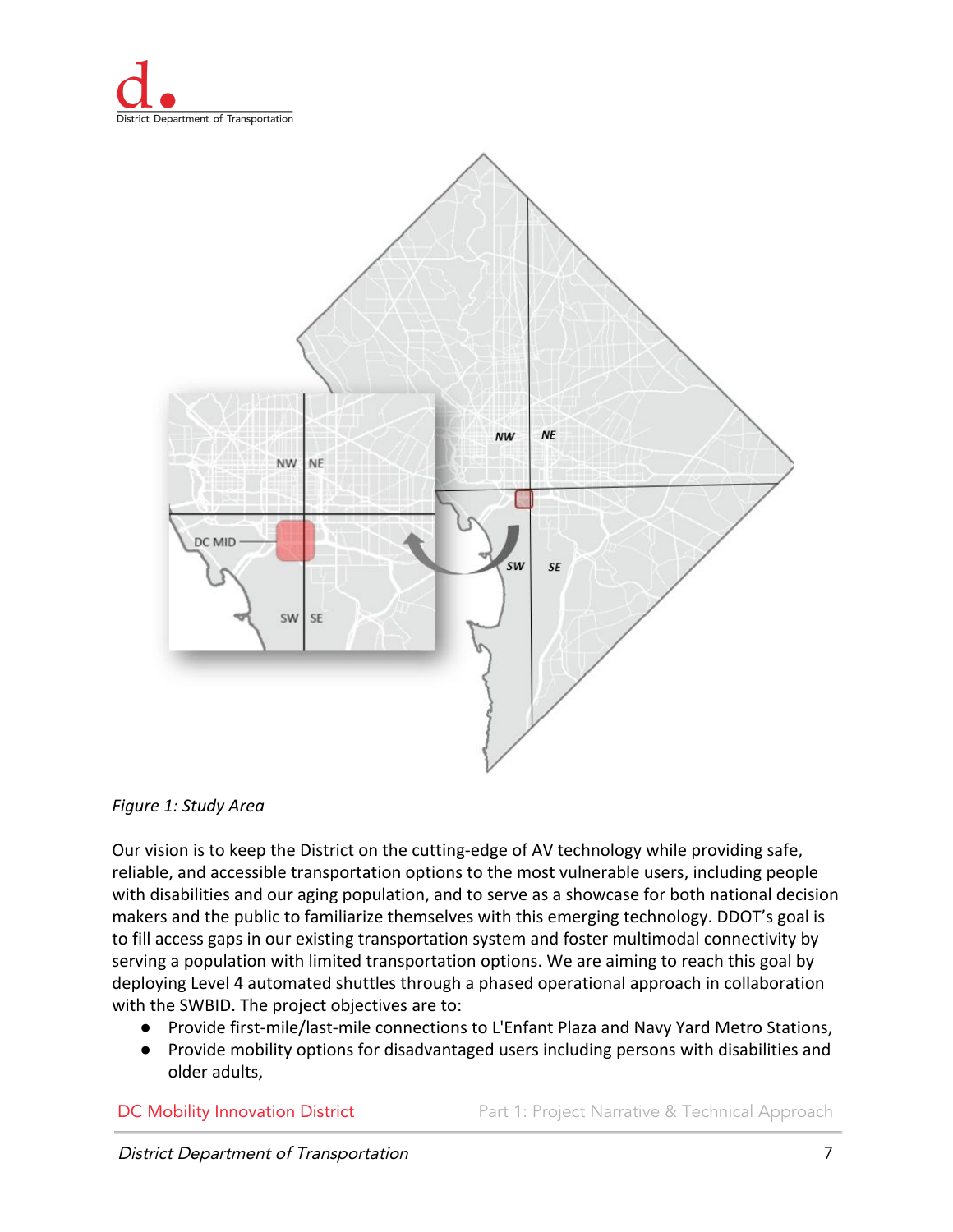

- Test demand-responsive services or services similar to this in an urban neighborhood to provide seniors with access to neighborhood amenities, and
- Collect critical safety data to help prepare for a more automated transportation system in the future.

Our phased approach includes launching a fixed-route shuttle along 10th Street SW (Phase 1), followed by an expansion plan to supplement or replace the existing SW Neighborhood Shuttle between L'Enfant Plaza Metro and the Wharf or to create a Southeast-Southwest connector between the Wharf and the Navy Yard/Capitol Riverfront area (Phase 2). Finally, we will institute a demand-responsive service that could include fixed (skip-stop) and demand-responsive routes among local amenities in the area, with a focus on servicing the local older adult population centered at Greenleaf Senior Center (Phase 3). More detail on the three phases can be found below in section 1D.

Not only does our proposed phased automated shuttle pilot present an opportunity to build on the SWBID's proposed (but unfunded) [automated vehicle pilot](https://www.swbid.org/autonomous-vehicles), it also aligns with the District's Autonomous Vehicle Principles and supports our [Vision Zero,](https://www.dcvisionzero.com/) [MoveDC,](http://www.wemovedc.org/) and [Age-Friendly DC](https://agefriendly.dc.gov/) initiatives.

#### <span id="page-8-0"></span>**b. Key partners, stakeholders, team members, and others proposed to participate**

In proposing the development of the three-phased automated shuttle approach, we envision a broad, inclusive consortium of stakeholders and partners to not only participate directly in the development of pilot and tests, but in the assessment and evaluation of the various solutions and opportunities. Potential stakeholders and partners include:

- Public sector partners and stakeholders
	- The Mayor's AV Working Group (which includes DMV, Office on Aging, and the Office of Disability Rights)
	- Age-Friendly DC Working Group
	- Multimodal Accessibility Advisory Council
	- Oak Ridge National Laboratory
- Private sector partners
	- Shuttle Providers
		- EasyMile
		- MayMobility
	- Via, an on-demand ride-sharing dispatch platform
	- Ouster, a Multi-Beam Flash LiDAR provider
	- Consultant support for evaluation (DDOT will procure)
	- Consultant support for outreach to the public, stakeholders, and peer jurisdictions
- Nonprofit partners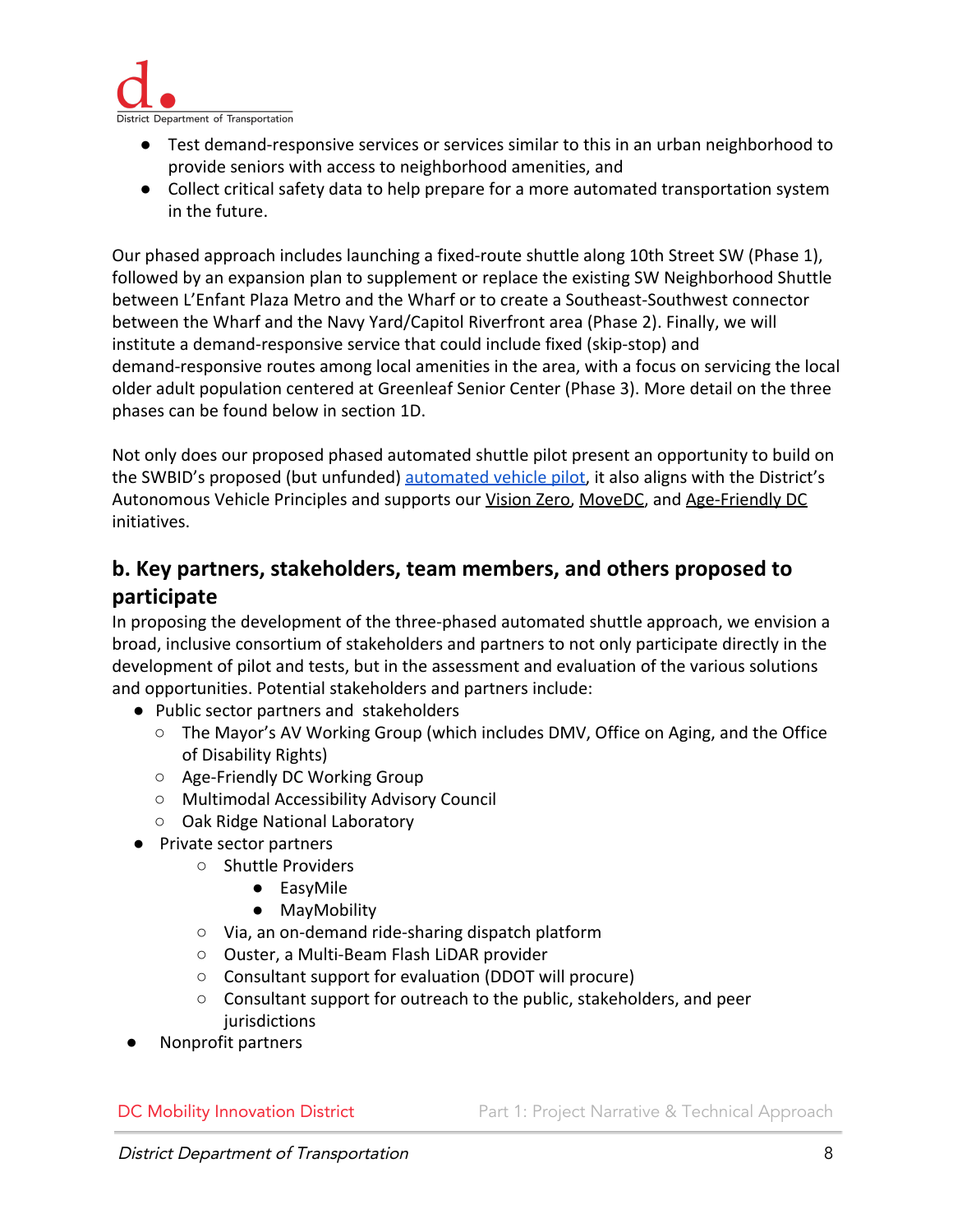

- SWBID, DDOT's key partner who will be largely running the operations and procurement of automated shuttles.
- $\circ$  Other organizations to support outreach both to the public and to other state and local jurisdictions
- Academic partner
	- Samer Hamdar, Center for Intelligent Systems Research, George Washington University

### <span id="page-9-0"></span>**c. Issues and challenges to be addressed, the technology(ies) that will be demonstrated to address the issues, and any quantifiable performance improvements that are anticipated**

DDOT has identified three primary challenges to be addressed in undertaking this demonstration project: safe operations, public trust, and preparing the operating environment. The project is designed to allow DDOT, stakeholders, the public, vendors, and USDOT to gain an understanding of whether and how well automated shuttle vehicles can handle complicated urban operations and their ability to support urban mobility.

#### **Challenge #1: Ensuring Safe Operations on District Streets**

This first challenge is for DDOT and the District to determine whether it is safe to operate automated shuttles on our public roads. This challenge is closely related to USDOT's goals for this program. Addressing this challenge will require testing, coordination with our agency partners (namely the District Department of Motor Vehicles), and ongoing monitoring. Additional information about safety and safety performance are discussed in Section 2 of the Project Narrative, but in summary, we need to consider a range of safety-related elements for how automated vehicles deal with other roadway users (non-motorized, other vehicles), with the roadway environment itself (including work zones), and how the vehicles handle risk (near-collision as well as basic collision data).

Technology demonstrated to address the issue/challenge: To address this challenge, we propose to demonstrate two different types of automated shuttle vehicles (provided by EasyMile and May Mobility) in increasingly complicated operational scenarios. We will rely on data from the vehicles themselves, as well as additional LIDAR sensors (provided by Ouster) and camera footage, to monitor vehicle performance. The additional sensors allow us to fill in any gaps in data access from the vehicles themselves, which can arise from confidential business information concerns and the sensor data agreements used by the vehicle manufacturers. Ouster's FleetGuide system adds collision avoidance sensors and real-time in-cab 360 degree overhead visual perspective (birds-eye view) and audible alerts for potential conflicts. Quantifiable Performance Improvements: Effective program design and implementation will allow the District to gain confidence in the performance of ADS on District streets. This experience will allow the District to establish an appropriate policy and regulatory structure for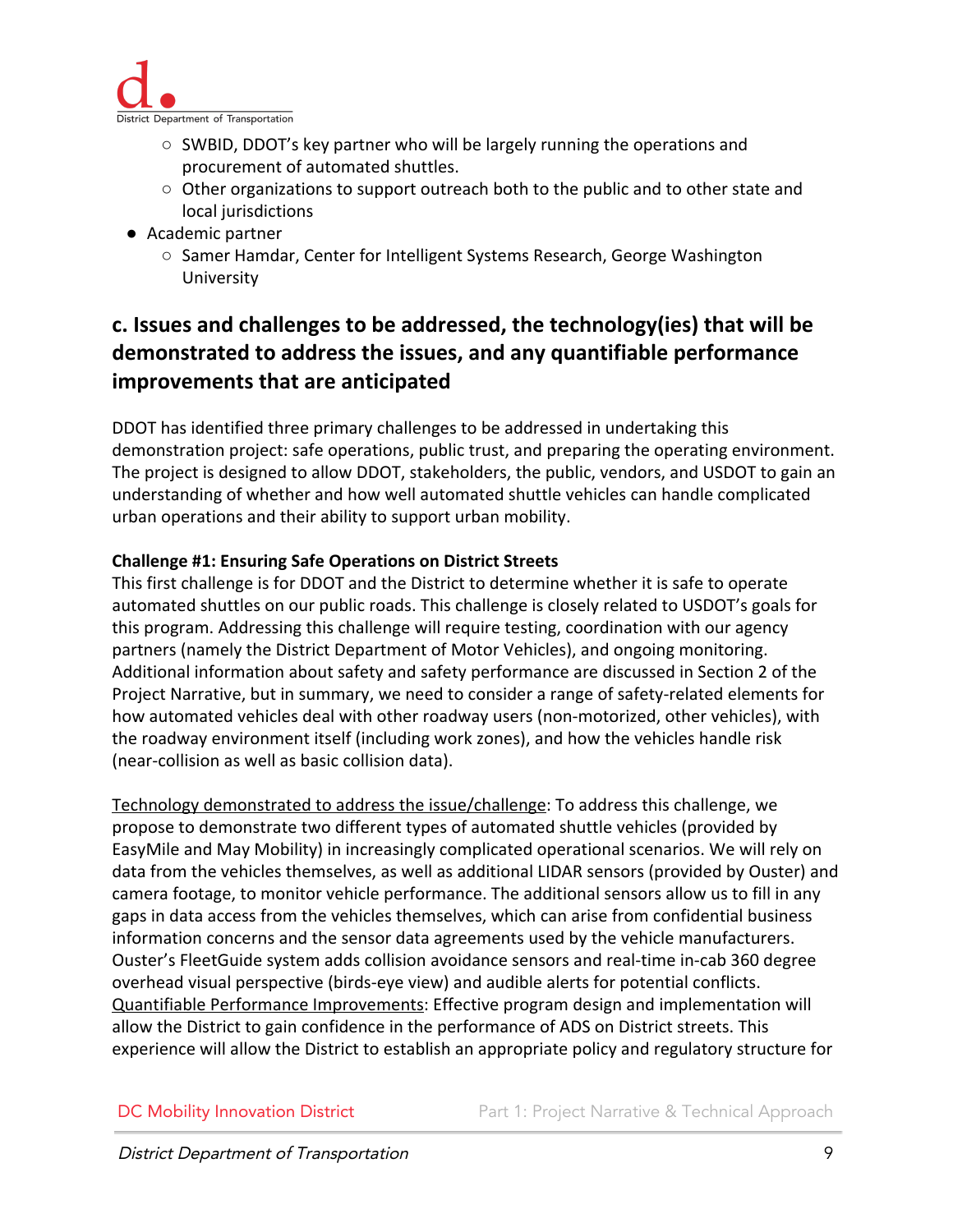

assessing future ADS requests, provide greater certainty that the right requirements are in place for approval, and, ultimately, shorten the approval process.

#### **Challenge #2: Understanding the level of public trust**

As with any new technology, unfamiliarity can lead to fear from those first encountering the technology. Given that ADS technology is still largely in the research and development stage, there is much uncertainty among the public as to how these vehicles will operate, if they are safe to travel in and around, and how to interact with them. Through the phased demonstration with strong public outreach, this project seeks to assess levels of public trust and identify how to address identified concerns.

Technology demonstrated to address the issue/challenge: Surveys will be the primary means of collecting data, through on-board digital surveys in the automated shuttles, opportunities for public feedback (surveys, meetings, events), and gathering of biometric data from a sampling of the public traveling in and around the vehicles.

Quantifiable Performance Improvements: Data and feedback will be collected before, midway through, and at the end of each phase to assess how the demonstrations have impacted public trust. If deployments meet the project goals, an increase in the public trust of the vehicles and the District's ability to regulate them is expected.

#### **Challenge #3: Preparing the operating environment**

The District, and particularly DDOT, is seeking to prepare for a future with greater transportation automation, but is currently uncertain as to how to best prepare our infrastructure and workforce. Through physical demonstrations of ADS on our streets, we will gain an understanding of where there are gaps in our public infrastructure and help prioritize our investments to support automation where it can best support the District's goals.

Technology demonstrated to address the issue/challenge: Data on disengagements and incidents, feedback from operators on where automated shuttles struggle, and feedback from users and the public on vehicle operations will all help to identify where the District's operating environment may have contributed to operational issues for ADS.

Quantifiable Performance Improvements: While the District may not choose to address all the identified issues (and instead wait for the technology to improve so it can better handle the operating environment as-is), knowing the types of issues and investments needed will shape future ADS operations and potentially focus future investments.

#### <span id="page-10-0"></span>**d. Geographic area or jurisdiction of demonstration**

The District's plan is to build on a request for information issued last year by the District and the SWBID for a shuttle on 10<sup>th</sup> Street SW. The Southwest Waterfront is in the midst of a complete urban transformation with a large existing population who are committed to aging in place and an influx of both visitors and new residents. The area is uniquely positioned, as a rapidly growing and changing multi-use neighborhood in the heart of the District, to become a national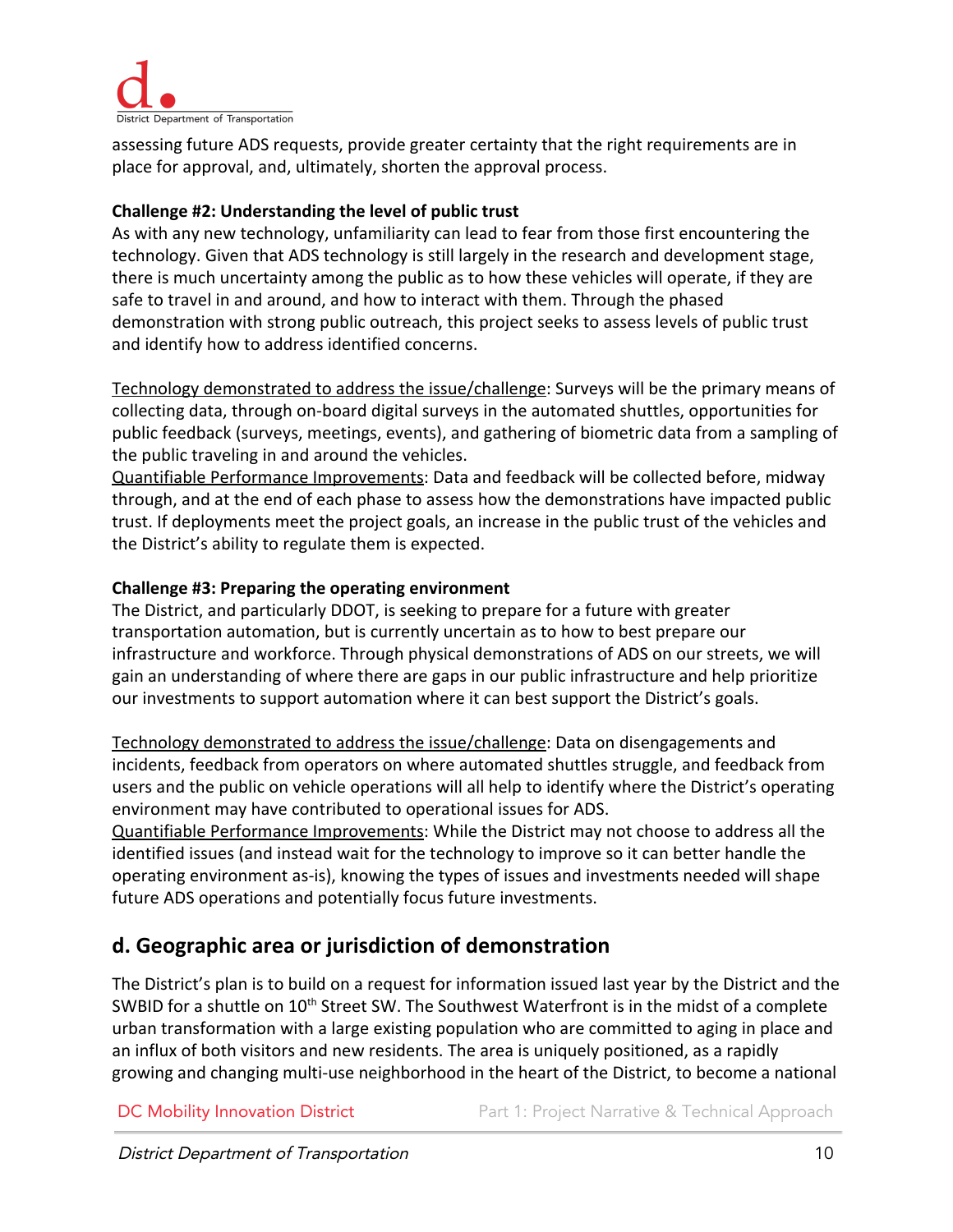

hub for the deployment of innovative mobility solutions. DDOT proposes to bring automated shuttles to the SWBID area in a phased approach beginning with a pilot in a relatively stable environment and building to expand service in more complex urban environments.

**Phase 1:** Phase 1 begins the ADS demonstration with a fixed-route automated shuttle deployment on 10th Street SW. This street, also known as L'Enfant Plaza SW, is the primary route connecting the National Mall at Independence Ave and the Southwest Waterfront at the Banneker Memorial. This low-traffic street is less than .5 mile in length, . The proposed route does not have any cross traffic nor does it require interaction with existing traffic signals. By starting in this context, DDOT and its partners can gain confidence in the safe operation of the shuttles, while still providing the first part of the desired connectivity in the SWBID area.

While a low traffic street, 10th Street SW is located less than a mile from Capitol Hill and is the site of the US Department of Energy, L'Enfant Plaza Metrorail and VRE stations, the L'Enfant Hotel, and the recently relocated International Spy Museum. Approximately 60,000 office workers are located within a half mile of 10th Street SW and the street is bookended by the National Mall (drawing more than 20 million annual visitors) and the new Wharf development. The Wharf Phase I is a \$2 billion mixed-use project that includes three hotels, a 6,000-person music hall, offices, residential, restaurants, recreation facilities, and 10 acres of public space.



*Figure 2: Phase 1 - 10th St SW*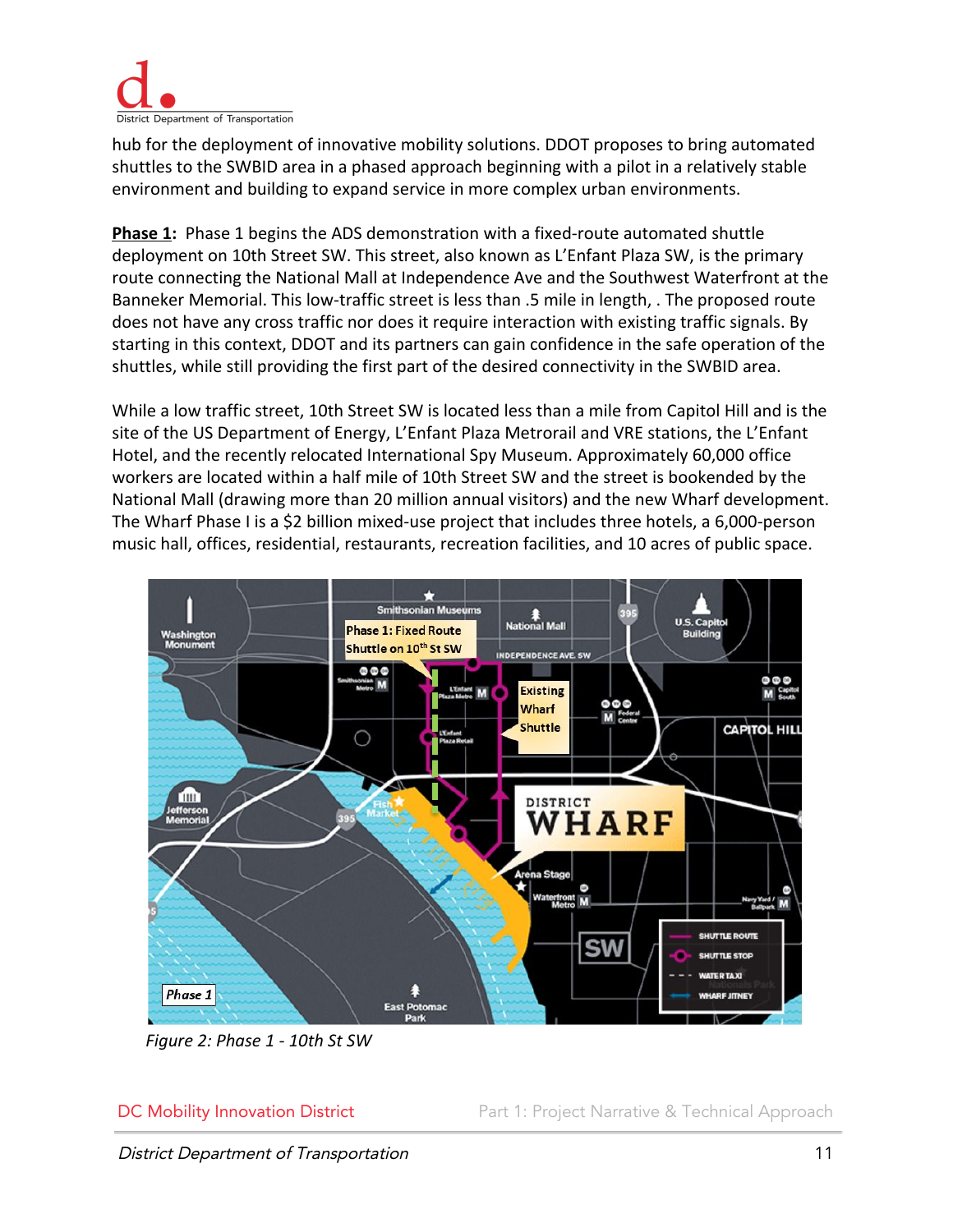

**Phase 2:** During Phase 2 we will expand the fixed-route shuttle to supplement or replace the existing Wharf shuttle or create a Southeast-Southwest connector between the Wharf and the Navy Yard Metrorail Station, approximately a mile to the east. The connection to Navy Yard would partially supplement an existing DC Circulator bus route between the L'Enfant Plaza and Eastern Market Metrorail stations. Exact routing will be developed based on lessons learned in Phase 1 and the results of initial testing, and may be adjusted during the demonstration.

In Phase 2, the street complexity and traffic volumes increase along the route. There are signalized intersections along the route and more potential interaction with pedestrians and cyclists. This phase is expected to increase the utility of the automated shuttle service and, therefore, see greater ridership. The expanded area of operation will also bring more members of the public into contact with the automated shuttles, giving greater opportunities to solicit feedback and provide outreach about ADS. Additionally, skip-stop service via iOS and Android applications can be introduced to more efficiently service the route based on actual demand. In addition, the SWBID and its financial partners in the currently operating SW Neighborhood Shuttle have begun to evaluate the opportunity to augment and or replace the SW Neighborhood Shuttle with an Autonomous Vehicle Fleet with an existing RFI. Pending a successful review of the first 12 months of the program and then subject to a vote of approval by the SWBID Board of Directors, the SW Neighborhood Shuttle Partners will provide additional resources for the Phase 2 and 3 tests of said fleet.



*Figure 3: Phase 2 - Wharf/ SW-SE Connection*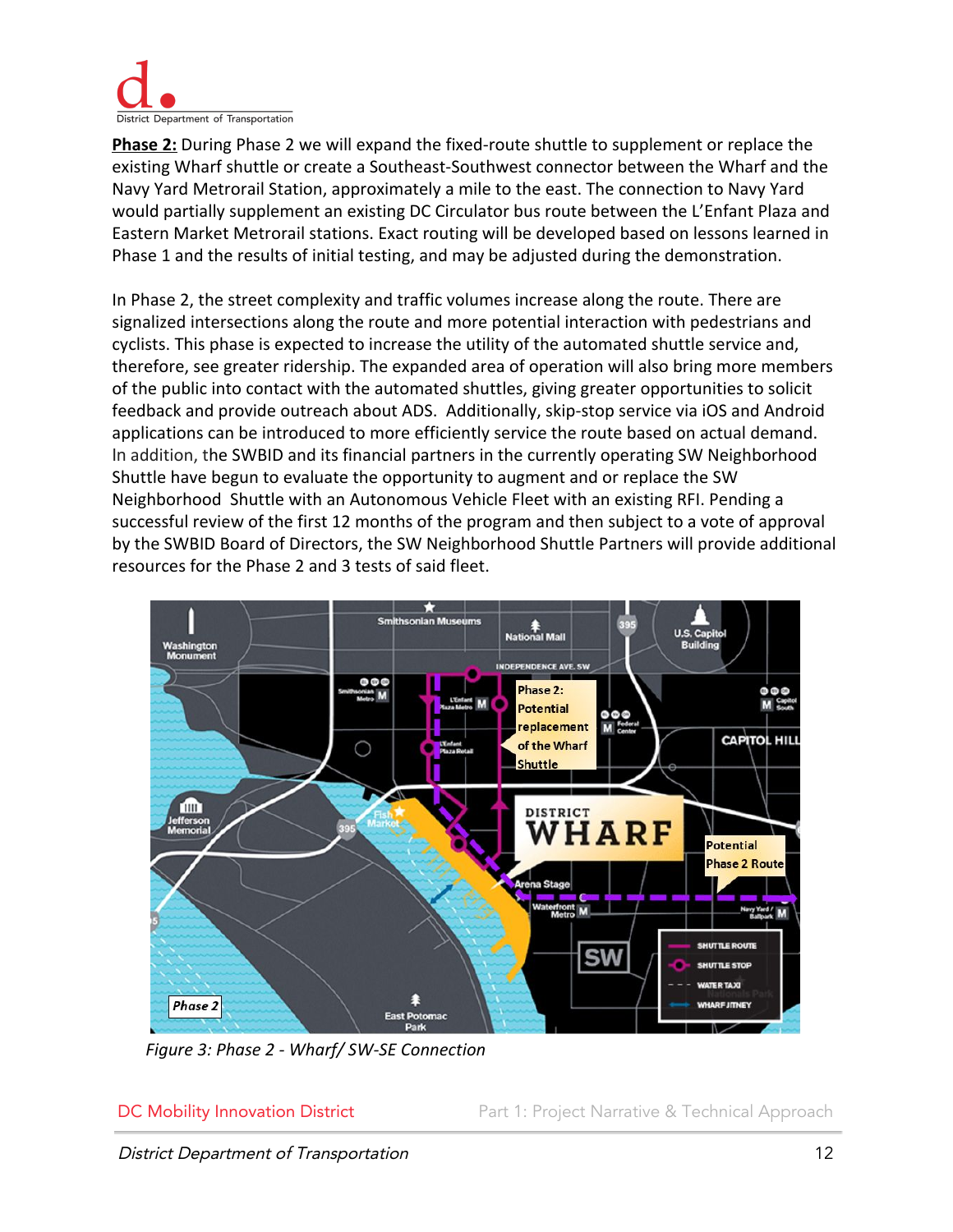

**Phase 3:** Phase 3 introduces a separate, more demand-responsive ADS service among local amenities in the area, targeted particularly to serve the older adult population and persons with disabilities. The exact capabilities of the ADS vehicles will determine how this service is structured: fully demand-responsive within a zone, a demand-responsive system limited to certain destinations, or more limited skip-stop service on a defined route between destinations. The key destinations to be served during this phase will be identified through outreach to the senior population in this area, but some expected destinations include the Greenleaf Senior Center housing, the Waterfront Metrorail station area (including a grocery store and pharmacy), and the Southwest Public Library.

The street and route complexity and traffic volumes increase during this phase, which presents even more interactions between the shuttle and pedestrians, cyclists, freight deliveries, and pick-up/drop-off activities along the route.



 *Figure 4: Phase 3 - Demand Responsive*

### <span id="page-13-0"></span>**e. Proposed period of performance including a schedule for implementation and evaluation of demonstration**

DDOT proposes for this demonstration to take place over three years, with ADS operating on public right of way for at least two of those years. DDOT will work with academic and other research partners to perform ongoing evaluation during the life of the pilot. In addition, after the completion of each phase, we will evaluate the performance of the vehicles according to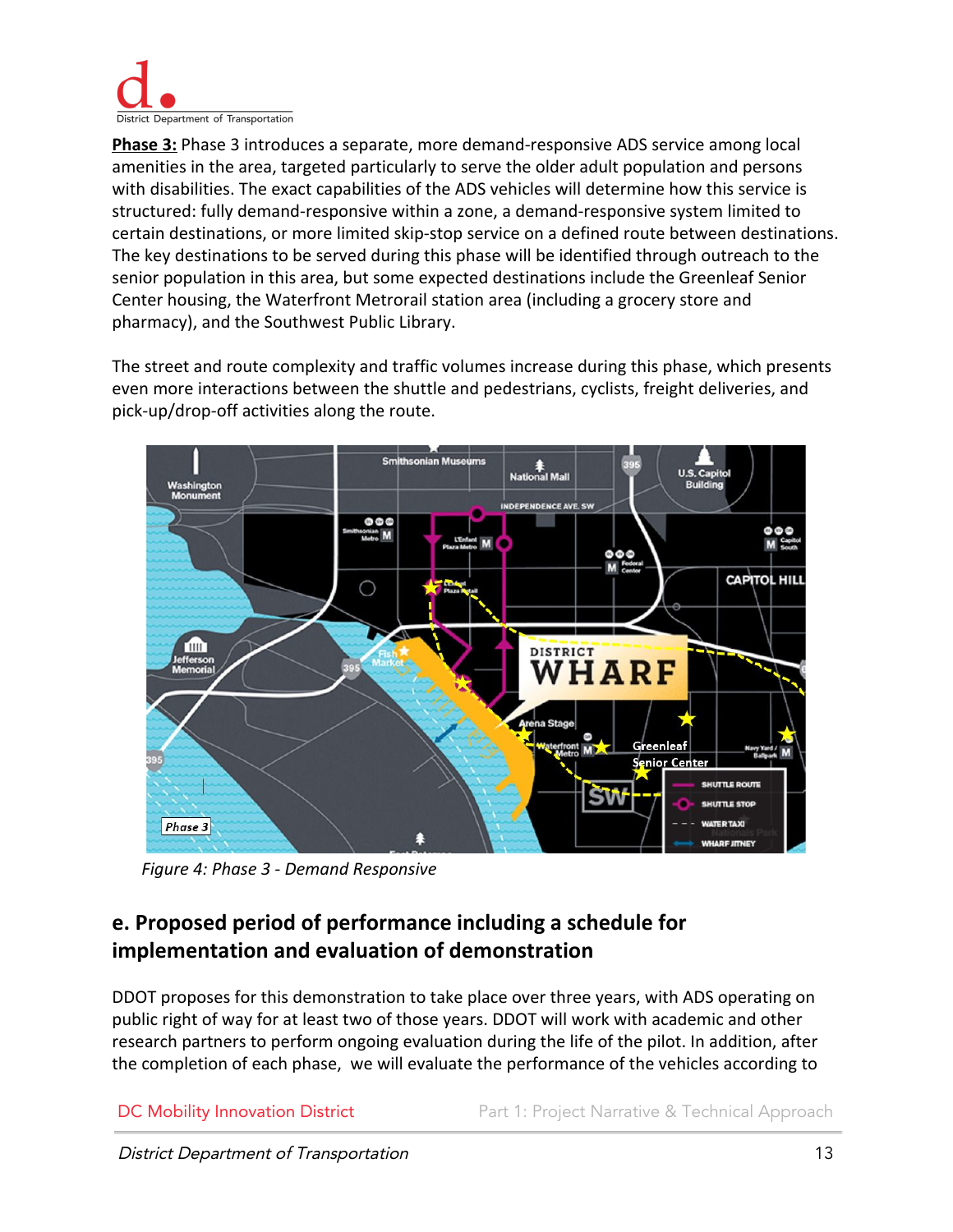

project evaluation plan submitted to USDOT. Once Phase 3 is completed DDOT will submit (1) a final evaluation plan describing how the project has met or not met the original goals described in the PMP; (2) evaluation results of the project according to the Project Evaluation Plan; (3) summary of any complications experienced with the ADS demonstration, including interactions between the ADS and pedestrians, infrastructure, and/or other vehicles; and (4) how to use the demonstration results to help the public interact and better understand the operations of ADS.

The exact schedule for implementation and evaluation will depend on when the award is made. DDOT has assumed a start date in July 2019 as shown in Table 1 below, but we recognize that timing will shift depending on the exact award date. In addition, the timing for Phases 2 and 3 may shift depending on the prior phases' evaluations, public reaction, and the technical capabilities of the partners. The next phase will not commence for public operation until the preliminary evaluation is complete for the prior phase. Phase 3 is expected to take more preparation than Phases 1 and 2 due to the greater complexity of routing and the area covered.

# <span id="page-14-0"></span>**2. Goals**

DDOT's proposal supports and strongly aligns with the goals identified in the NOFO. As identified in our vision, safety and understanding the safe operation of automated vehicles are the primary objectives and challenges this demonstration seeks to address. DDOT also recognizes the importance of collaboration around automated vehicles, both for the benefit of shared learning and for the simple fact that our jurisdiction is part of a multi-state region that will need to develop a common understanding of safe operations if automated vehicles are to be deployed on a broad scale.

#### <span id="page-14-1"></span>**a. Safety**

DDOT's demonstration project will involve automated shuttles running on public roads in mixed traffic. Our phased approach is designed to ensure that there is safe integration into the urban environment, which will be one of the most complicated operational design domains for automated vehicles to navigate on the Nation's on-road transportation system.

The questions of how to determine safe operation is addressed in the next section on data for safety analysis and rulemaking.

#### <span id="page-14-2"></span>**b. Data for Safety Analysis and Rulemaking**

Evaluating safety and developing related metrics and performance measures have been challenging research topics even before the introduction of automated driving systems (ADS). However, the core motivation for incorporating connected and automated vehicles (CAVs) into roadway traffic has been to improve safety and eliminate human errors leading to collisions and thus further fatalities and injuries. Our approach focuses on gathering data from the vehicles,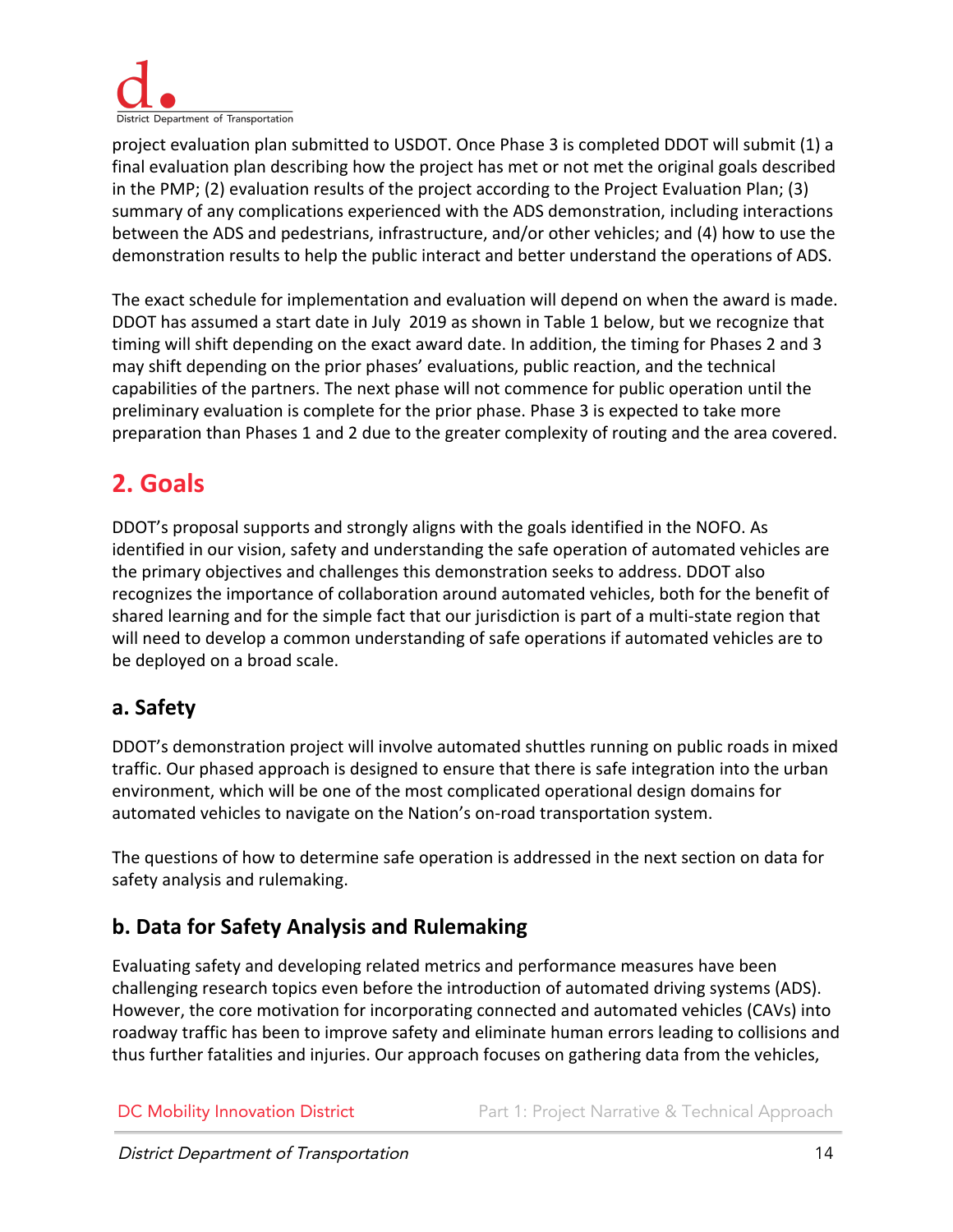

sensors, users, and the public to identify the risks, opportunities, and key considerations that rulemaking at the federal and District (and state/local) level must address.

To this end, a core question to answer in this project becomes: how to assess and evaluate the safety of deployed CAVs and what are the metrics to be adopted? Toward answering this question, the DDOT team will utilize a comprehensive set of measures that fall under the following categories: 1) vehicle measures; 2) roadway measures; 3) traffic measures; 4) collision measures; 5) surrogate safety measures; and 6) human experience and human factors measures. These measures, their data, and how to gather that data are discussed below.

The vehicle measures focus on the speeds and accelerations (lateral and longitudinal) along with their corresponding distributions (including variance measures) in time and space. Such measures are compared to comfort/maximum thresholds that translate into safety thresholds (for example: when defining "erratic maneuvers") especially when dealing with transit service with drivers and multiple passengers being involved. In addition, the vehicle measures are associated with the internal ADS adopted and thus incorporate the number of Automated Vehicles (AVs) disengagements, the operational design domain violations, the false detection rate, and the error/uncertainty in terms of both detection and communication.

Roadway measures are mainly related to the infrastructure quality when defining the AV right-of-way; this includes available clearances, separation type, marking/sign/signal (i.e., control devices) types and quality, and pavement quality. Even though not directly associated with AV safety, AV system resiliency to infrastructure imperfections is measured by the detection rate and the positioning of the AVs with respect to different infrastructure elements when dealing with such imperfections.

The third type of measure is associated with the surrounding traffic macroscopic/aggregate characteristics. The focus is on flow, density/occupancy, and speed along with their variance in space and time. The research team will use both traffic detector data and camera data along the proposed path of the ADS in order to measure the impact of the ADS (i.e. before and after analysis) on the flow perturbations experienced in the surrounding vehicular and pedestrian traffic. The higher the perturbations in the surrounding traffic, the more unsafe the system is.

The collision measures are standard measures often adopted when analyzing safety by transportation safety experts. These measures include collision metrics (i.e., absolute/frequency measures, standardized measures per million vehicle miles travelled, etc.) and the resulting fatality and injury rates. These measures will be adopted as a normalizing threshold for comparison between AV and non-AV shuttles. However, it should be noted that collisions are expected to still be rare events when deploying the proposed ADS.

Accordingly, a fifth type of measures is needed: surrogate safety measures. These measures are specifically introduced to define near-collision or near-incident events. The main surrogate safety performance measure that may be deduced from every-day traffic trajectories is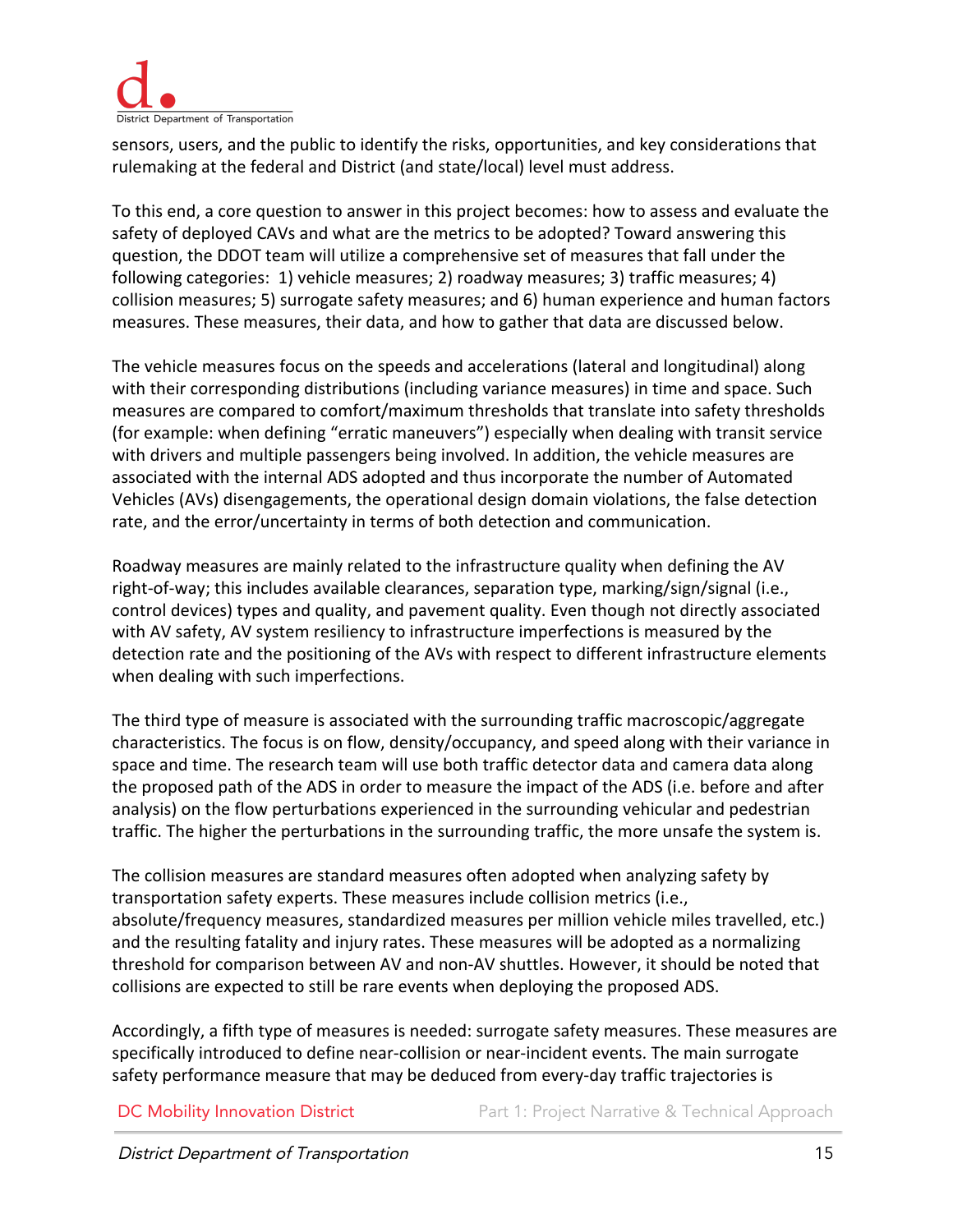

time-to-collision (TTC). TTC is the time difference between the vehicle (in this case, the AV) and the surrounding traffic units that may lead to collision if these units keep their current speeds without performing evasive maneuvers. In an intermodal environment, the traffic unit may be a pedestrian, a cyclist, a scooter, a personal vehicle, or another bus/shuttle. This type of microscopic measure requires surrounding trajectory data, and the research team will adopt secondary LIDAR units and cameras to be installed on the AVs in order to record such trajectories. Other TTC related safety measurements may be derived from the surrounding trajectory data including the rear-end crash index (CPI), the Time Exposed Time-to-collision (TET), and the Time Integrated Time-to-collision (TIT). The team will explore additional surrogate safety measures during the course of the project. These safety measures have never been calculated in an ADS environment and thus their use for ADS safety evaluation is still a topic to explore. These measures are the number of surrounding shockwaves created, the post-encroachment time (PET) and the deceleration to safety (DTS). Based on the surrogate safety measures, the research team will adopt the method of Lareshyn et al. (2010) where a hierarchical framework is used to evaluate safety. This approach divides the encounters between roadway users into three categories: collision encounters, conflict encounters, and undisturbed passages. Safety in each category is characterized by micro-behavioral measures or indicators and thus the need for trajectory data.

All the aforementioned safety measures are based on objective data collected through different sensors. However, a different kind of data is needed in this work especially when dealing with travelers vulnerable to collisions: pedestrians and cyclists. This kind of data relies on observational studies and surveys and is to be translated into human experience and human factors measures. These kind of measures are mainly associated with the responsiveness of the users of the ADS (i.e., operators and riders) along with surrounding travelers. Human factor measures will mostly focus on the heart rate and blood pressure data collected through wearable (wrist) sensors. As for the human experience measures, they will be collected through surveys. These surveys rely mostly on the Dula Dangerous Driving Index (DDDI) that can be adapted to measure the corresponding index for the AVs (as recorded by the operators). Moreover, the index can be utilized to measure the likelihood of dangerous behaviors through the manipulation of self-reported measures. The research team expects a multivariate analysis testing for the change of behavior with and without the presence of the ADS (i.e., the hypothesis). It should be noted again that the exact survey language has been studied by the research team, which found that some questions from the DDDI are inapplicable to the ADS scenario being evaluated in terms of safety. Some questions are to be added from other resources including the Driver Stress Inventory (DSI) (Matthews et al., 1997) and the Driving Behavior Questionnaire (DBQ) (Reason et al., 1990). Additional questions may be related to the travelers' habits and travel history.

This aspect of the project will be led by the team at George Washington University, led by Dr. Samer Hamdar, with support for data management from Oak Ridge National Laboratory (ORNL). Our approach is meant to separate implementation and operation of the demonstration from the evaluation. Storing the data at ORNL gives us an independent third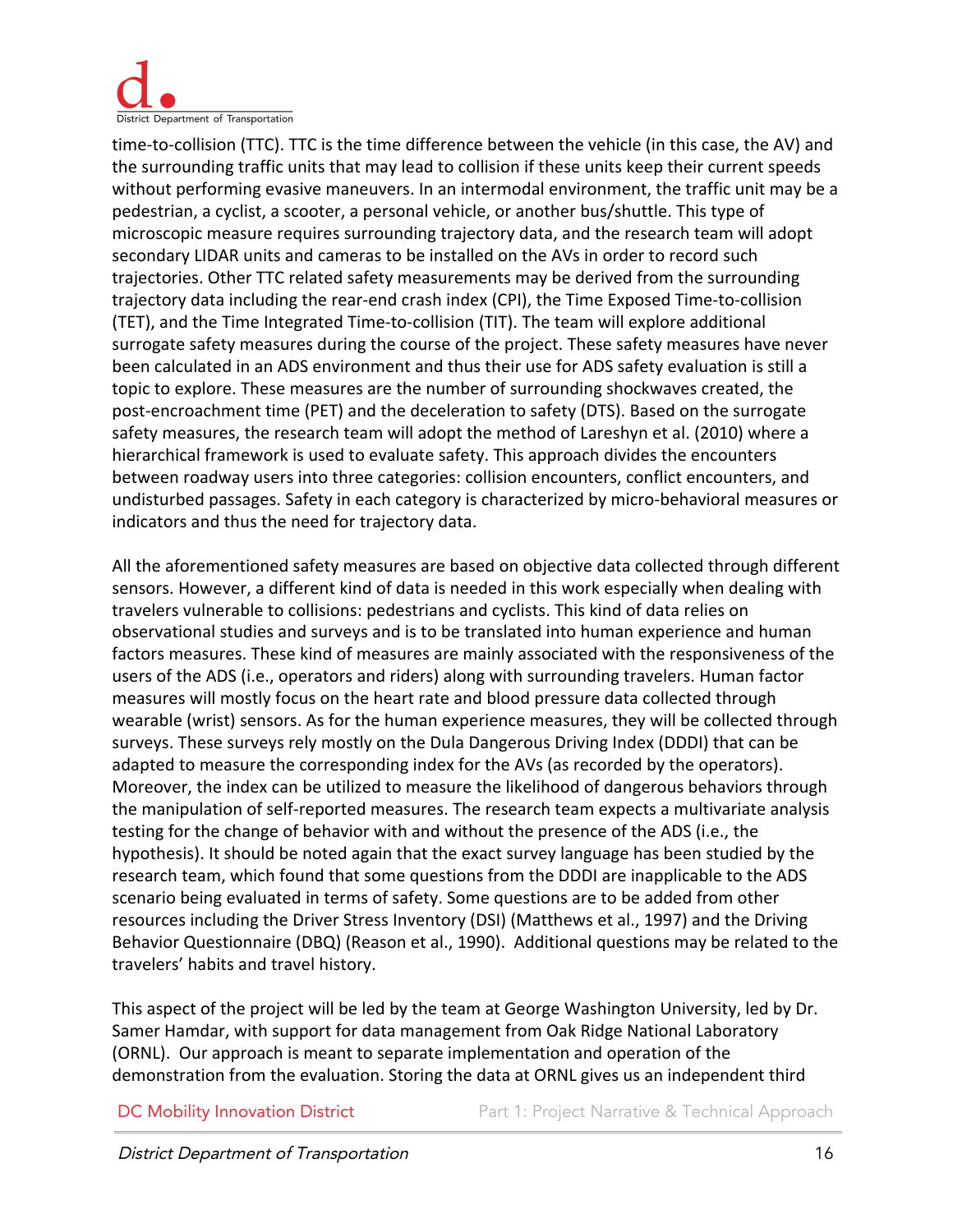

party to compile data from a range of vendors and provides access to DDOT and USDOT. We are also interested in supporting any future data repositories, including those that will be developed by City Cohort partners (see section 5C) , that may address the needs of industry and government partners.

#### <span id="page-17-0"></span>**c. Collaboration**

The DDOT team represents a blend of state and local government, academic, and private sector partners. All members of the team, and particularly DDOT and the evaluation partners, are committed to sharing information about what is learned from the demonstration projects. As both a state and city, DDOT is a member of the American Association of State Highway and Transportation Officials (AASHTO) and the National Association of City Transportation Officials (NACTO). Both of these groups strongly support information sharing among their members, and DDOT would seek to leverage these groups, and others, during the pilot.

To support best practice sharing and information dissemination, we include an outreach task in program design and will reach out to peer jurisdictions early and often. DDOT is a member of a group dubbed the City Cohort, along with Austin, Detroit, Kansas City, Omaha, and South Bend, and has agreed to collaborate with public, private, and non-profit partners to advance shared data initiatives. More information on the City Cohort can be found in section 5C.

# <span id="page-17-1"></span>**3. Focus Areas**

#### <span id="page-17-2"></span>**a. Significant Public Benefit(s)**

By designating the Southwest Waterfront area as the DC Mobility Innovation District (DC MID), the project will allow the area to serve not only as a testing ground for new mobility solutions, including automated vehicles and micro-mobility, but also create an open ecosystem for exploration of innovative public policy, connected and accessible infrastructure, public-private partnerships, and positive behavioral change in an era of rapid innovation in transportation technology. The DC MID would also serve as a showcase for policy-makers, private companies and the general public to explore while offering a real-world, dynamic context for researchers, designers, technologists, and the District of Columbia to demonstrate ideas and solutions.

Establishing the DC MID in the Nation's Capital provides an opportunity for broad exposure to the public and to federal policy-makers. The District of Columbia receives more than 20 million visitors (from across the country and globe) every year, and more than two million of those visit destinations either inside or within a half-mile of the project area, including the National Mall, the Wharf, and the Museum of the Bible. Unlike projects in communities that do not attract large numbers of visitors, this project has the potential to inform and engage a massive audience from different communities across the country. In addition, a project in Washington, D.C., will be a showcase for the many policy-makers residing in and coming to visit the District.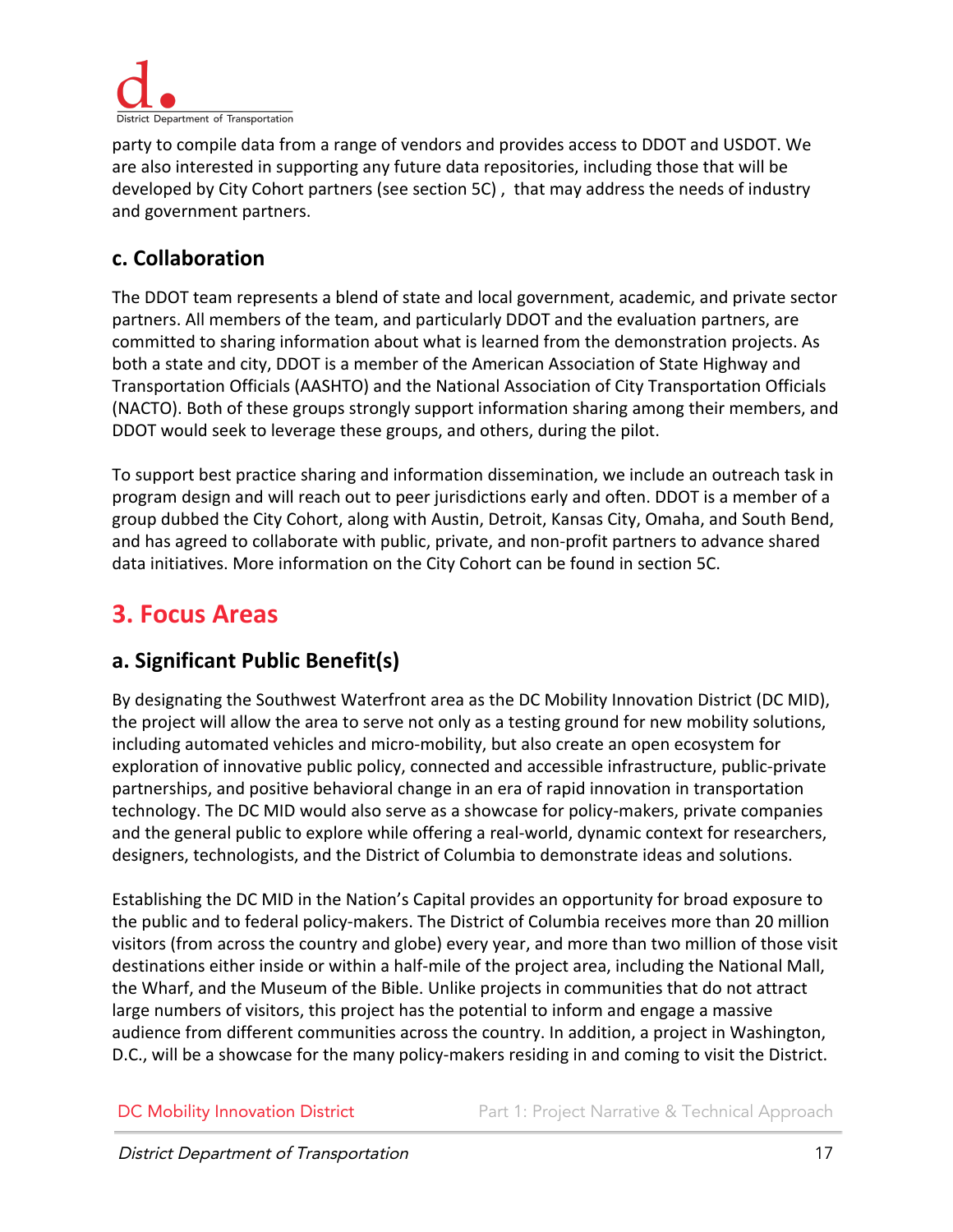

The phasing approach also allows the project to test more than one use case and serve a range of different users. Phase 1 capitalizes on the tourist/entertainment destination-heavy environment of L'Enfant Plaza, along with the relatively simple operating environment, to introduce novel technology to a user population that both (a) can be expected to seek out new experiences, and (b) has transportation needs that are otherwise not well-met. Phase 2 adds a new major entertainment, shopping, and residential destination (the Wharf) that needs better transportation connections, along with the federal government-heavy corridor of 7th Street SW. It also incrementally adds complexity to the operating environment, allowing more robust testing of the various technologies' capability in handling signalized intersections, a greater number of pedestrians, cyclists, and scooterists, and a variety of curbside management protocols. Phase 3 (to be introduced after successful testing of Phases 1 and 2) presents the greatest operational complexity, as well as the greatest potential to serve a broader range of users, to include the residents of both the greater Southwest neighborhood and the Greenleaf Gardens and Greenleaf Senior public housing communities.

#### <span id="page-18-0"></span>**b. Addressing Market Failure and Other Compelling Public Needs**

A primary goal of this project is to test the ability of ADS to serve user groups and destinations that otherwise have limited access to flexible transportation options that adequately serve their needs. In particular, the District project team has chosen to focus on identifying solutions that increase access and mobility for older adults and people with disabilities.

The Washington region's MetroAccess paratransit service, offered by WMATA, faces numerous challenges. A 2016 McKinsey report commissioned by WMATA recommended a range of possible measures to outsource paratransit rides to reduce the growing cost of MetroAccess, which provides more than 2 million annual trips on a budget of about \$110 million (i.e., more than \$50 per passenger). By 2025, the analysts predicted more than 3 million trips and an annual operating cost of \$170 million because of an aging population. WMATA and the regional jurisdictions have been experimenting with alternative delivery mechanisms (including both traditional taxis and TNCs) to provide travel options for older adults and people with disabilities, but cost containment and market segmentation (not all paratransit users require wheelchair-accessible vehicles) remain problematic.

EasyMile provides a high level of accessibility in their vehicles and can provide a manual ramp that is fully ADA-compliant as well as tie-downs. EasyMile is actively working to make their vehicles fully ADA-compliant. May Mobility is currently working on a vehicle with accessibility options including wheelchair access that will be available in the Spring of 2019 and added into the existing fleet. In preparation for developing accessible vehicles, May Mobility increased the door width to provide better access, including wheelchair capabilities.

The project also presents an opportunity to serve populations where transportation options are limited, regardless of age or physical ability. The groups of visitors most likely to find that their transportation needs are well-served in the project area are single adults with disposable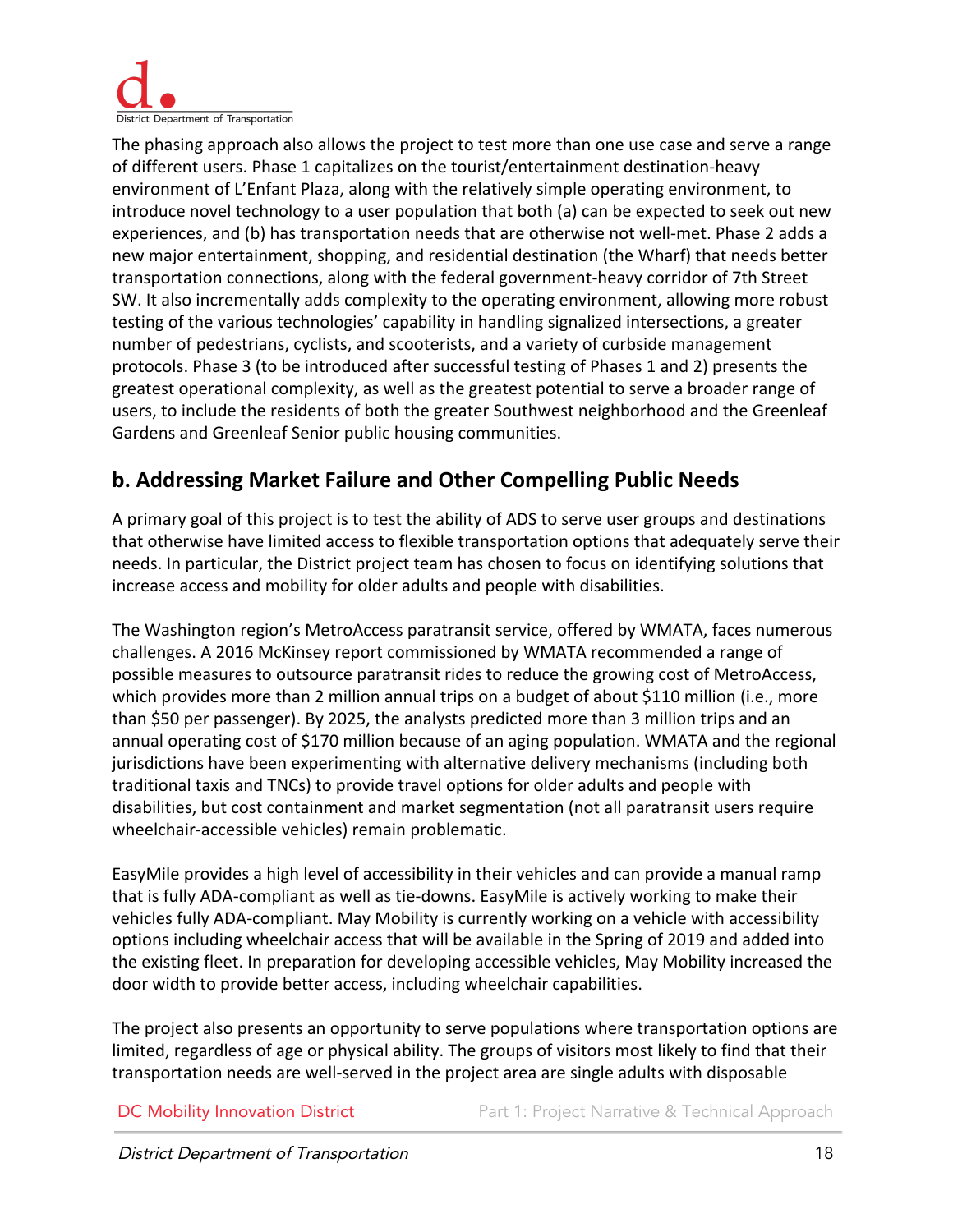

income, who are familiar with the area or have high confidence in their ability to navigate, and who have the ability to connect to the many private transportation providers (TNCs and dockless bike and scooter operators) via smartphone. Families traveling with children have limited options for affordable, convenient, reliable service that meet their travel needs. Tour operators have traditionally relied on large motorcoach vehicles to transport visitors from destination to destination. While this model works well for the intercity component of trips, the vehicle size and operational demands, lack of driver facilities, and challenging/high-demand curbside environment in the area makes this model unsuitable for the internal circulation functions that many such visitors need. The shuttle services proposed in this project, utilizing smaller multi-passenger vehicles that can be operated with a more dynamic and flexible approach, solve many of these challenges.

First-mile/last-mile connections to transit also inform our thinking about the opportunities presented in this project area. Destinations like the Fish Market at the north end of the Wharf are nearly three-quarters of a mile distant from the closest Metro station. As we look to create new behaviors in a rapidly developing area of the District, we have the potential to avert market failures by establishing new transit behaviors, rather than working to change existing behavior.

#### <span id="page-19-0"></span>**c. Economic Vitality**

The project team includes US-based companies that are at the forefront of technological innovation in the deployment of real-world transportation and information solutions. These include:

- May Mobility an ADS start-up based in Ann Arbor, MI. May Mobility deploys modified Polaris GEM vehicles, which are multipurpose, 100 percent all-electric transportation and utility vehicles manufactured in Anaheim, CA.
- Ouster A start-up based in San Francisco; domestic software and hardware manufacturer, and service provider to government (Fleet Guide)
- Via Grown from its origins as a small operator in New York City, now a world leader in on-demand transit that provides more than 2.5 million rides per month.
- EasyMile A French software and hardware company, now with U.S. operations in Denver, Colorado.

The District's **Economic Strategy** designates Technology as a "core sector" of the city's economy, meaning that it has a significant presence in the DC economy, in terms of employment and/or GDP contribution. In addition, the Economic Strategy designates [Smart](http://dceconomicstrategy.com/opportunityareas/smart-cities-civic-solutions/) [Cities and Civic Solutions,](http://dceconomicstrategy.com/opportunityareas/smart-cities-civic-solutions/) [Security Technology](http://dceconomicstrategy.com/opportunityareas/security-technology/), and [Data Science and Analytics](http://dceconomicstrategy.com/opportunityareas/data-analytics/) as "opportunity areas," i.e., cross-cutting industry clusters that offer high potential for tax revenue growth, industry development, and an increase in living wage (or better) jobs with various levels of educational attainment. These areas are poised for growth due to their strong existing activity, growth potential, and ability to play to the District's comparative strengths and workforce assets.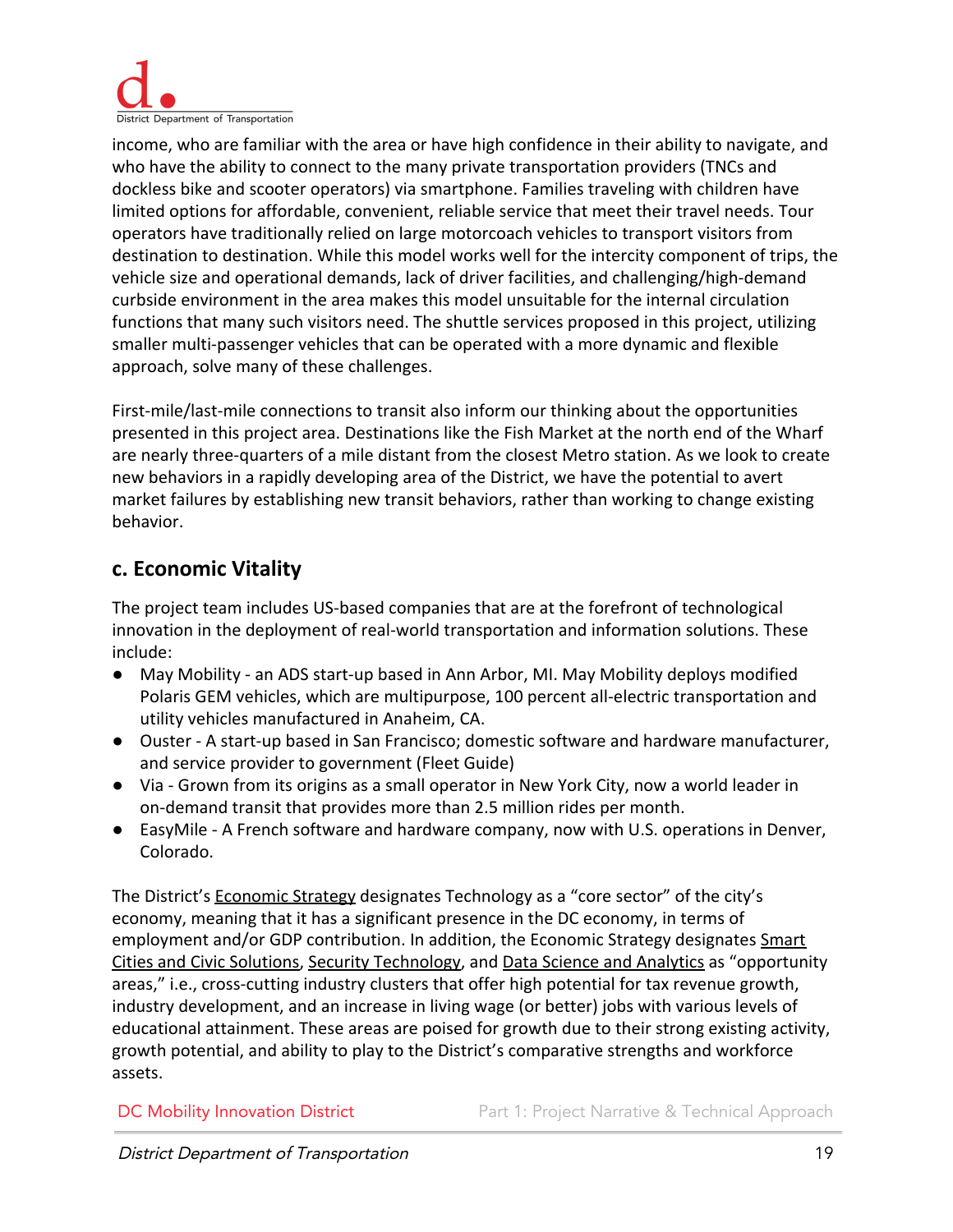

The project will support economic vitality at the regional level by providing opportunities to connect residents of low-income and under-served communities to these core and opportunity sectors of the District's growing economy. Census Tract 6400, which includes the Greenleaf Senior and James Creek public housing properties, and is immediately adjacent to Greenleaf Gardens and Greenleaf Additions, is a federally certified Opportunity Zone.

Additionally, a goal of the Mobility Innovation District is to catalyze new technologytransportation businesses to locate in Washington D.C. and not limited to the software space. 3-D Printing, light manufacturing and other "makers" are going to be strongly encouraged to create jobs both skilled, semi-skilled and technical in nature in the MID.

#### <span id="page-20-0"></span>**d. Complexity of Technology**

The project will demonstrate a collection of projects that demonstrate automation, including L4 automation technologies (EasyMile and May Mobility). Our approach integrates these technologies with cutting edge data collection (Ouster) and routing (Via) to ensure a full stack of technologies to support the spectrum of needs, from riders to policy makers and data analysts.

Via: Via develops and operates the most powerful on-demand transit systems in the world. Via's cloud-based technology enables customers to share rides by dynamically routing vehicles in real time in response to demand, turning any fleet into an advanced on-demand transit network. Using algorithms developed by elite researchers and engineers, Via's technology optimizes the balance between maximizing fleet utilization and ensuring that each rider has a high-quality experience, delivering services that are as appealing as they are efficient. In deployments of fleets of autonomously driven vehicles, the integration with the Via solution enables the utilization of the core asset of the fleet--each and every seat.

By including the demand response and routing solution in this proposal, DDOT is addressing several dimensions of the Complexity of Technology focus area by not only experimenting with autonomous driving technology but also with the integration of such technologies into real world ridesharing services--a likely mass-scale use case for this technology. For DDOT, Via will deploy an infrastructure that has been tested in the company's largest markets. Via's system has over one million registered users who complete over 65,000 rides per day. This partner has already solved the platform processing challenges that arise when scaling on-demand transit services and we are confident that Via's systems will support the requirements of this service.

EasyMile: EasyMile was at the forefront of NHTSA's October 2018 changes to the process for receiving exemption from Federal Motor Vehicle Safety Standards (FMVSS). This is a testament to the level of experience that EasyMile has deploying the autonomous technology around the world, resulting in being recognized as a leader in this space. The company continues to work closely with NHTSA, the Federal Transit Administration (FTA), the Federal Highway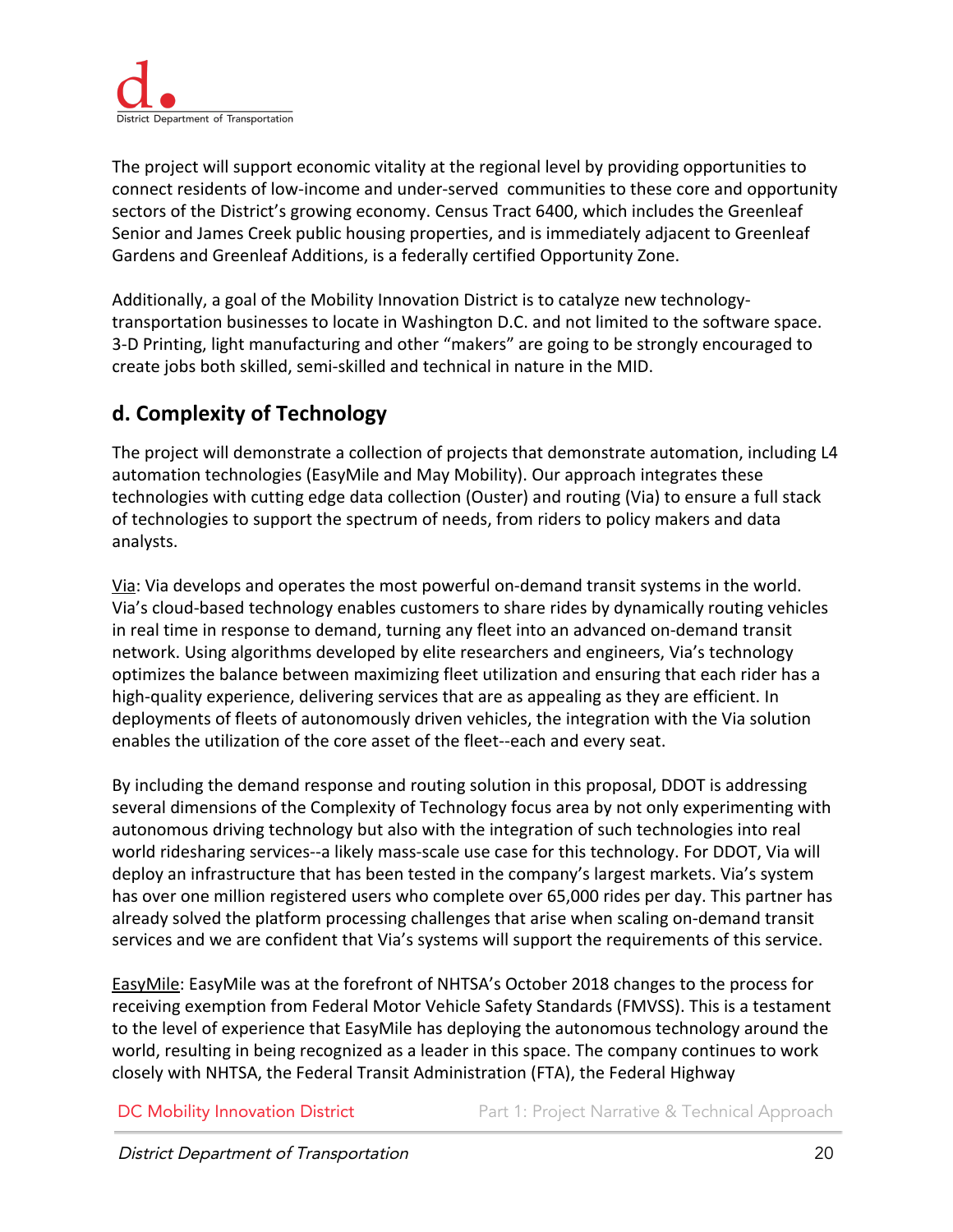

Administration (FHWA), the Volpe Center, and other branches of the federal government, along with state governments, as driverless regulations are developed and refined.

EasyMile's vehicles, including the EZ10 are Level 4 according to the SAE definition of Driving Automation Systems for On-Road Motor Vehicles - J3016\_201806. A Level 4 system is an Automated Driving System (ADS) that can itself perform all driving tasks and monitor the driving

environment – essentially, do all the driving – in certain circumstances. The human need not pay

attention in those circumstances. The EZ10 is preprogrammed by EasyMile engineers or certified partners to run on predefined routes or network of routes, under certain circumstances.

May Mobility: May Mobility offers transportation services leveraging a low-speed electric vehicle (LSEV) 2018 Polaris GEM e6; with a top speed of 25mph. While May Mobility modifies the vehicles substantially from Polaris, none of the core structural and safety measures are altered. Due to this, our vehicles are compliant with federal standards based on the certification, licenses, and other approvals for the overall Polaris GEM platform.

The vehicle is approved for operation on public roads up to 35mph, complying with FMVSS 500 regulations. It is designed to operate as an SAE Level 4 automated vehicle. The vehicle is 63in wide, 176in long, and 72in in height. Without passengers, the vehicle weighs 1,700 pounds. May Mobility is currently working on a vehicle with accessibility options including wheelchair access that will be available in Spring of 2019 and added into the existing fleet. Since the accessible vehicles are in development, the exact dimensions are not available. The final specifications will be communicated immediately upon completion and finalization of the prototype. In preparation in developing accessible vehicles, May Mobility increased the door width to provide better access, including wheelchair capabilities.

Along with the autonomous software in the vehicle, May Mobility is a connected vehicle to the surrounding environment. May Mobility shall implement Roadside Sensing Units (RSUs) with the ability to accurately view the state of traffic signals as input to guide the self-driving shuttle system. May Mobility's on-board hardware stack will be able to receive SPaT data via existing DSRC communication as an additional signal to guide the self-driving shuttle system. May Mobility will be able to support DSRC communications with installed roadside units for activity such as Traffic Signal Priority (TSP) and Vehicle Turn Right in Front of Transit Vehicle (VTRFTV).

Ouster: Ouster provides a uniquely reliable LIDAR sensor array that will enhance the team's capabilities to evaluate the research questions posed in this project. LIDAR sensors produce the data that enable vehicles to "see." LIDAR data is one of the most important data inputs that inform self-driving vehicles because of the rich spatial information and lighting-agnostic sensing capabilities that it has. As such, LIDAR sensors should be rugged and reliable as a physical system and produce accurate and detailed data.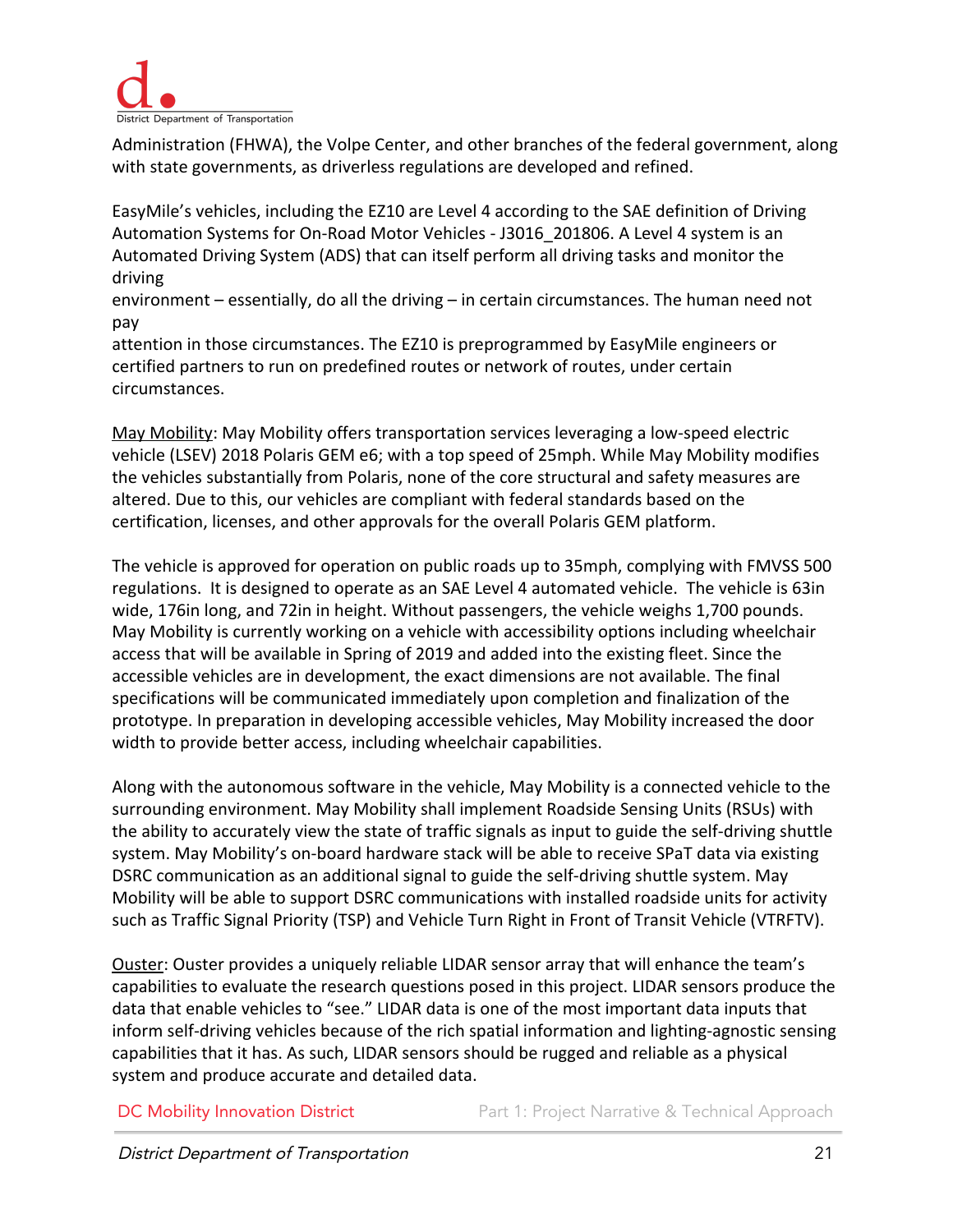

Ouster's decision to develop LIDAR sensors based on semiconductor technology has helped make their sensors extremely rugged and reliable. Further, these technology choices allow for radically streamlined design and manufacturing, fewer points of failure in the field, and robustness with respect to shock, vibe, jitter, thermal cycling, and other challenging environmental conditions such as extreme temperatures.

High Resolution LIDAR Output: Software processors developing automated driving systems rely on LIDAR data to measure the distance and velocity of objects in the surrounding environment. Using these (along with other) data inputs, software processing will then determine a route and send instructions to the components responsible for moving and controlling the vehicle. These inputs also allow software processors to develop obstacle avoidance algorithms, predictive modeling, and other object identification to help the vehicle navigate as it is moving.

However, despite the importance and usefulness of LIDAR data for ADS, most LIDAR sensors lack the raw resolution and efficient array structure of visual camera images. Further, most 3D point clouds are more difficult to encode in a neural network or process with hardware acceleration. In order to bring the best aspects of visual camera and LIDAR into a single sensor, Ouster has incorporated firmware that allows LIDAR to output fixed resolution depth images, signal images, and ambient images in real time, all without a camera.

Deep Learning Applications: This huge breakthrough solves one of the biggest bottlenecks in implementing deep learning models for ADS--accurate, multi-layer labeled training data. Ouster's unique data output allows these images to be directly fed into deep learning algorithms that were originally developed for cameras (i.e., use of 2D deep learning algorithms on data), thereby solving current challenges in making 3D LIDAR data usable.

FleetGuide: This high-resolution output of LIDAR also enables the detailed in-cab visualizer and 3D reconstruction capabilities of FleetGuide. LIDAR data also enables the calculation of various telematic information including harsh braking, acceleration, cornering, and surrounding vehicle detection (i.e., proximity and velocity).

#### <span id="page-22-0"></span>**e. Diversity of Projects**

The District's project has the advantage of serving a variety of communities within a single project area. Tourists, federal employees, public housing residents, older adults, and people with disabilities are all specific rider communities that the project, in its separate phases, is designed to serve. By varying vehicle types to include ADA-accessible vehicles, the project will test different configurations to best serve the needs of this population. By varying operating models to include regular fixed-route, skip-stop, and demand-response services, the project has a unique opportunity to test the vehicle and driving systems' capabilities to serve the markets for these different types of trips.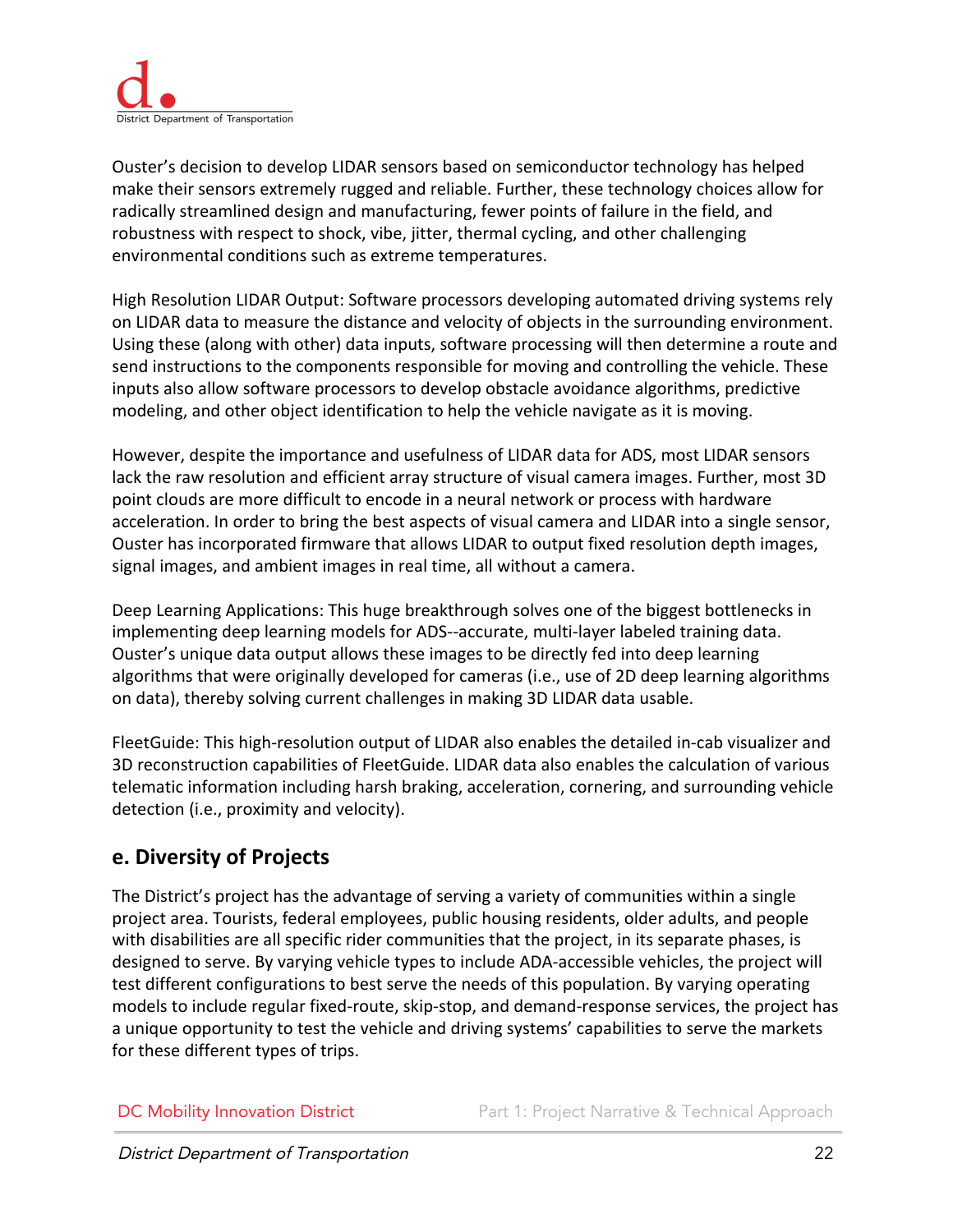

#### <span id="page-23-0"></span>**f. Transportation-Challenged Populations**

The District of Columbia is home to over 700,000 people, with approximately 140,000 of those residents living with disabilities. In the greater Southwest neighborhood of the District, approximately 18 percent of residents are 65 years or older. The DC MID project team's service model will expand service for these broader communities, as well as meet the needs of the particular populations served by the public housing communities within the service area. The Greenleaf Senior high-rise serves 177 households. Forty-two percent of the current residents are older adults, and 50 percent have some type of physical disability.

#### <span id="page-23-1"></span>**g. Prototypes**

This project is focused on demonstrations for ADS vehicles that are past the test track phase. Vehicles will be tested in real world conditions under increasing complexity. The DC MID project envisions the demonstration of automated shuttles under a limited range of use cases and operating environments that affords the ability to incrementally test greater complexity.

## <span id="page-23-2"></span>**4. Requirements**

**a. Each demonstration must focus on research and development of automation and ADS technology with a preference for demonstrating L3 or greater automation technologies**

The EasyMile solution to be demonstrated in Phases 1 and 2 is considered L4. The May Mobility solution to be demonstrated in Phase 3 is considered L4.

#### **b. Each demonstration must include a physical demonstration**

Each of the three phases of this initiative include physical demonstrations of increasing complexity in Southwest DC and beyond.

**c. Each demonstration much include the gathering and sharing of all relevant and required data with the USDOT throughout the project, in near real-time. Minimum of five years after award.**

We will seek to clarify USDOT's needs at the outset of the project and our proposed evaluation will cover all major data points. DDOT confirms that we will negotiate and sign a mutually agreeable data sharing agreement with USDOT ensuring at a minimum the above-required data accessibility for at least the minimum defined period.

**d. Each demonstration must include input/output user interfaces on the ADS and related applications that are accessible and allow users with varied abilities to input new destination or communicate route information and to access information generated by the ADS.**

The ADS services offered during the demonstration will be available to passengers with varying accessibility needs. During the life of the project, the team will operate a variety of I/O user interfaces that are accessible and allow users with varied abilities to input new destination or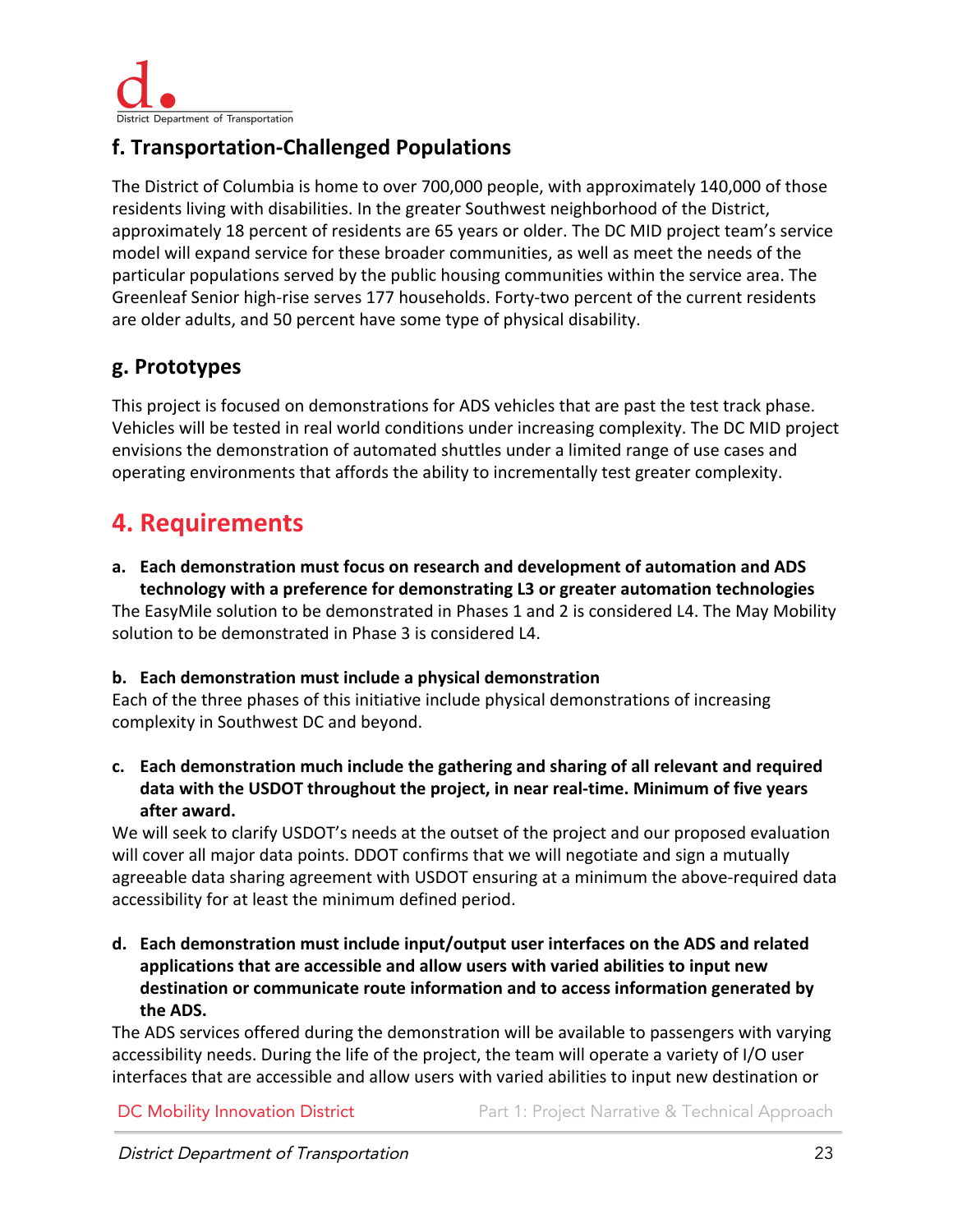

communicate route information and to access information generated by the ADS. For example, EasyMile's EZ10 shuttle is designed for on-demand use by passengers. Passengers have the ability to order an autonomous electric shuttle via a smartphone application. The passenger screen can also be used to push messages from the control center, for instance to provide geolocalized information, emergency procedures, next stops, and ETA.

**e. Each demonstration must address how the demonstration can be scaled to be applicable across the Nation to similar types of road environments, and include an outreach task to share demonstration status, results, and lessons learned with other jurisdictions and the public, in furtherance of technical exchange and knowledge transfer**

Given the District's status as both a City and State and audience of local residents and national visitors, it is uniquely positioned to share and communicate with a variety of constituencies. Our plan includes both outreach to the public and peer jurisdictions, and all findings will be made available on a rolling basis throughout the demonstration.

# <span id="page-24-0"></span>**5. Approach**

#### <span id="page-24-1"></span>**a. Technical approach to implement and evaluate the demonstration**

Implementation and evaluation of this pilot project will advance over a three year time frame as detailed in Table 1 and described in three stages below:

Setting the Stage : This phase includes any preparation work required to finalize partnerships and start procurement processes. During this phase DDOT will also further advance required documents needed from the operators, project evaluation partners and/or consultants including Project Management Plan (PMP), Concept of Operations (CONOPS), and components of the Data Management Plan (DMP).

Pre-Implementation: During this phase DDOT will conduct any necessary field preparation work such as making any required changes to infrastructure, ITS systems, signage, and identifying vehicle storage and charging locations. During this phase the agency will also obtain any regulatory or waiver approvals such as Buy America Waiver requests as well as any necessary waivers from NHTSA, and the District Department of Motor Vehicles (DMV).

Implementation and Evaluation :The District will deploy the pilot in three phases taking an incremental and iterative approach while evaluating the performance of the vehicles in each phase. Outreach to stakeholders will take place throughout all three of these stages. Outreach to older adults and persons with disabilities will be important during preparations for the Phase 3 (on-demand) service operations, to ensure acceptance and that the service profile meets user needs. The project team will leverage connections with the District's Age-Friendly DC office, the Office of Disability Rights, and the Department of Aging and Community Living, along with the DC Housing Authority (which manages Greenleaf Senior Center), and the Waterfront Village, a local 501(c)(3) nonprofit organization supporting residents who wish to age in place.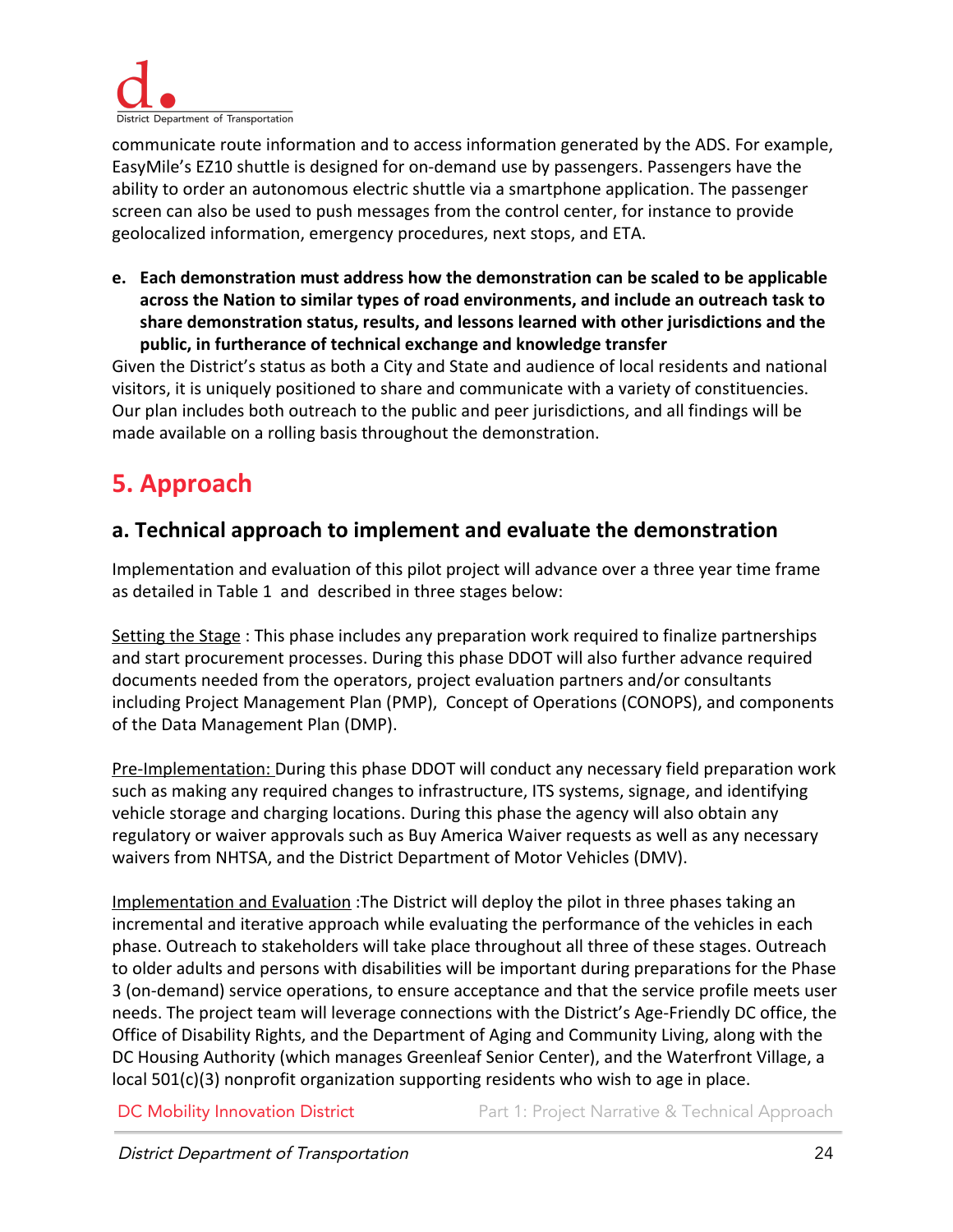

|                                  |                                                         |    |               |             |                     |                         |        |        | <b>Project Timeline</b> |        |        |                   |       |             |       |
|----------------------------------|---------------------------------------------------------|----|---------------|-------------|---------------------|-------------------------|--------|--------|-------------------------|--------|--------|-------------------|-------|-------------|-------|
|                                  |                                                         |    | Project Award |             |                     |                         |        |        |                         |        |        |                   |       |             |       |
|                                  |                                                         |    | 2019          |             |                     | 2020                    |        |        | 2021                    |        |        |                   | 2022  |             |       |
|                                  |                                                         | Q1 |               |             |                     | $Q2 \tQ3 \tQ4^* \tQ1^*$ | $Q2^*$ | $Q3^*$ | $Q4*$                   | $Q1^*$ | $Q2^*$ | $Q3$ <sup>*</sup> | $Q4*$ | $Q1^*$      | $Q2*$ |
|                                  | <b>Setting the Stage</b>                                |    |               |             |                     |                         |        |        |                         |        |        |                   |       |             |       |
|                                  | Formalization of partnerships                           |    |               |             |                     |                         |        |        |                         |        |        |                   |       |             |       |
|                                  | Procurement initiation                                  |    |               |             |                     |                         |        |        |                         |        |        |                   |       |             |       |
| Pre-Implementation               | Define parameters of PMP, CONOPS, and DMP               |    |               | A1A<br>12A3 |                     |                         |        |        |                         |        |        |                   |       |             |       |
|                                  | <b>Pre Implementation</b>                               |    |               |             |                     |                         |        |        |                         |        |        |                   |       |             |       |
|                                  | Regulatory Waivers and Approvals                        |    |               |             |                     |                         |        |        |                         |        |        |                   |       |             |       |
|                                  | <b>Field Preparation</b>                                |    |               |             |                     |                         |        |        |                         |        |        |                   |       |             |       |
|                                  | <b>Implementation and Evaluation</b>                    |    |               |             |                     |                         |        |        |                         |        |        |                   |       |             |       |
|                                  | Phase 1: 10th St SW                                     |    |               |             |                     |                         | A4, A5 |        |                         |        |        |                   |       |             |       |
| Outreach                         | Phase 2: Wharf/ SW-SE Connection                        |    |               |             |                     |                         |        |        |                         |        |        |                   |       |             |       |
|                                  | Phase 3: Demand Responsive                              |    |               |             |                     |                         |        |        |                         |        |        |                   |       |             |       |
| mplementation,<br>οŏ<br>aluation | Evaluation Reports (in addition to quarterly reports *) |    |               |             | Setting<br>Criteria |                         |        | Ph. 1  |                         |        | Ph. 2  |                   |       | Ph. 3 Final | 146   |
|                                  | <b>Public Outreach</b>                                  |    |               |             |                     |                         |        |        |                         |        |        |                   |       |             |       |
|                                  | Peer City Outreach                                      |    |               |             |                     |                         |        |        |                         |        |        |                   |       |             |       |

A1 DDOT to submit a PMP within 2 wks after the kick off meeting

A2 DDOT to submit a DMP within 60 wks after effective day of the award

A3 DDOT to submit a Project Evaluation Plan within 90 days after effective date of the award

A4 Annual Budget Review and Program Plan- 60 days prior to anniversary date of the award (NOFO Section F, Parag. 3B)

A5 Annual Budget Review and Program Meeting-45 days prior to anniversary date of the award

A6 Final Evaluation Report-90 days prior to the end of the period of performance

#### *Table 1: Project Timeline*

### <span id="page-25-0"></span>**b. Approach to address any legal, regulatory, environmental, and/or other obstacles to demonstrating the technology(ies)**

DDOT will work closely with the District Department of Motor Vehicles (DMV) to secure permission to operate automated shuttles in the District. There are no current regulations on ADS operations in the District, but DMV will be a project partner so that lessons learned in this demonstration will inform future regulations and permitting done by DDOT and DMV for automated vehicles.

The MID project envisions the demonstration of automated shuttles under a limited range of use cases and operating environments that affords the ability to incrementally test greater complexity. EasyMile will provide the EZ10 15 PAX vehicles for transport service. The EasyMile shuttle requires federal exemption from NHTSA to operate on public roads since it does not comply with current FMVSS standards. The EZ10 requires exemption from the Buy America Act. In October 2018, NHTSA updated their process for granting exemptions from the FMVSS and EasyMile was the first to apply and be approved for projects via this new process. May Mobility offers transportation services leveraging a low-speed electric vehicle (LSEV) 2018 Polaris GEM e6, with a top speed of 25 mph. While May Mobility modifies the vehicles substantially from Polaris, none of the core structural and safety measures are altered. Due to this, the vehicles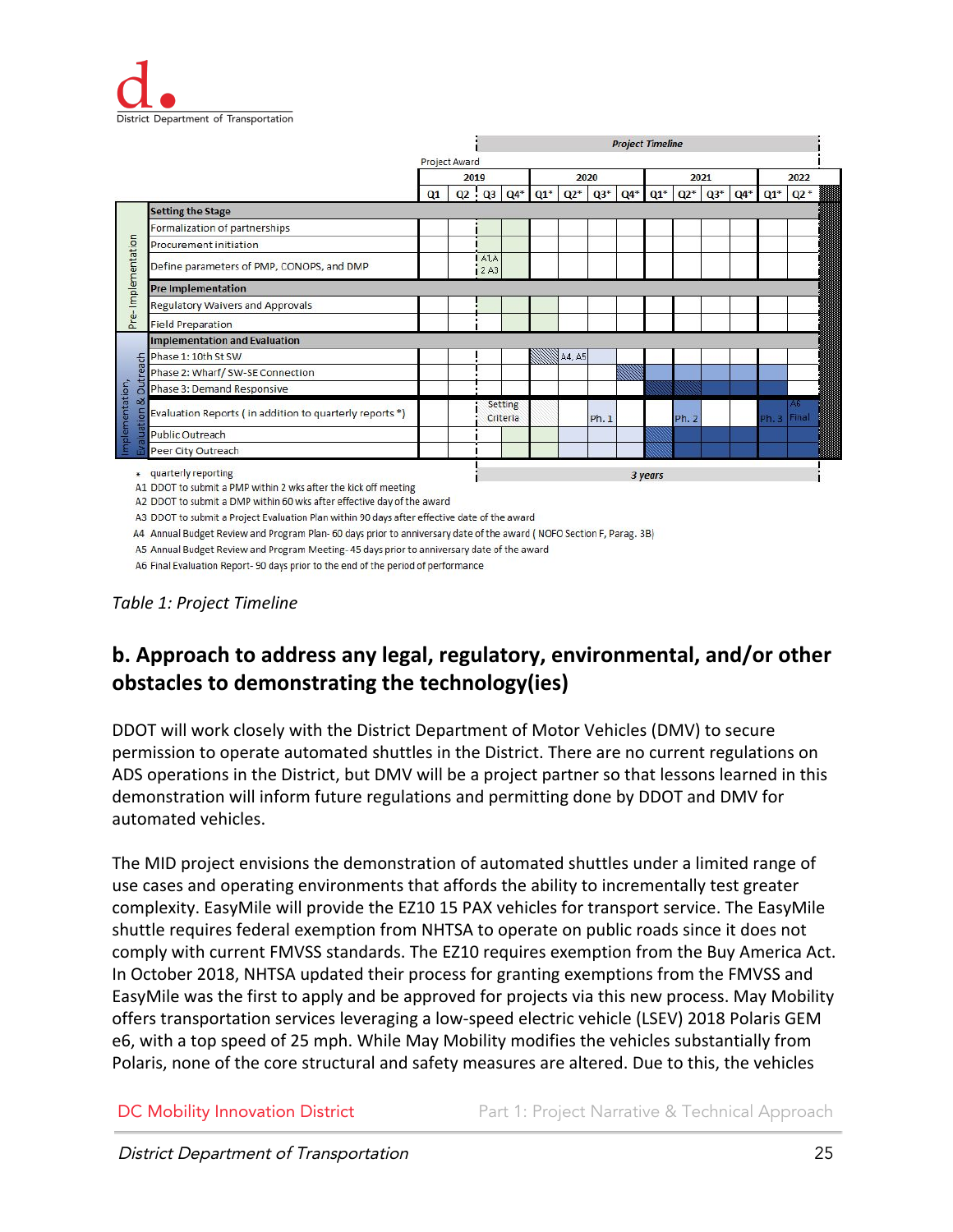

are compliant with federal standards based on the certification, licenses, and other approvals for the overall Polaris GEM platform. The vehicle is approved for operation on public roads up to 35 mph, complying with FMVSS 500 regulations. It is designed to operate as an SAE Level 4 automated vehicle. All May Mobility vehicles satisfy "Buy America" requirements.

### <span id="page-26-0"></span>**c. Commitment to provide data and participate in the evaluation of the safety outcomes of proposed activities and note measures of effectiveness in other arenas, such as mobility**

DDOT's MID project offers a unique technology solution to a common challenge with data-sharing in the ADS arena. The deployment of ADS demonstration projects involves unusually sensitive data from on-board systems proprietary to the OEMs or their technology partners. While data protection is critical to the protection of intellectual property, a lack of shareable data can inhibit evaluation of safety outcomes. The DDOT team is carefully considering the methodology of both the storage and sharing of the collected data to ensure compliance with all applicable privacy laws.

**Commitment to Coordinate, Collaborate and Share:** In addition, the District of Columbia has agreed to collaborate with the cities of Austin, Detroit, Kansas City, Omaha, and South Bend (the City Cohort) around several activities, including:

- **Common Data Framework**. The City Cohort is committed to collaborating on a common framework for data that will allow for each city and its partners to use a common language and develop common data protocols to better enable robotics, artificial intelligence, and safety related to ADS, and to ease the exchange and sharing of data with USDOT, City Cohort members, and others as more fully set forth in the Data Management Plan.
- **Automated Driving System Community of Practice**. The City Cohort will collaborate in developing, standing up, and participating in a Community of Practice dedicated to the sharing of what is working, and what needs improvement in the execution of the USDOT ADS grant, as well as to gain insight from industry experts. It is expected that USDOT will participate if desired and it will be open to other grantees and other public agencies as appropriate.
- **The Development of an Open Data Commons**. The City Cohort will collaborate to develop decentralized, open and secure data sharing to better enable robotics, artificial intelligence and safety related to ADS as more fully set forth in the Data Management Plan.
- **Data Sharing Agreements between the City Cohort**. The City Cohort will collaborate on a data sharing agreement between the cities.
- **Development and Use of a Common ADS Lexicon**. The City Cohort commits to the development and use of common terminology to allow for a consistent communication with USDOT.
- **Automated Driving Systems Advisory Council:** In order to bring expertise from the private sector, the City Cohort has assembled a team of organizations that agree to provide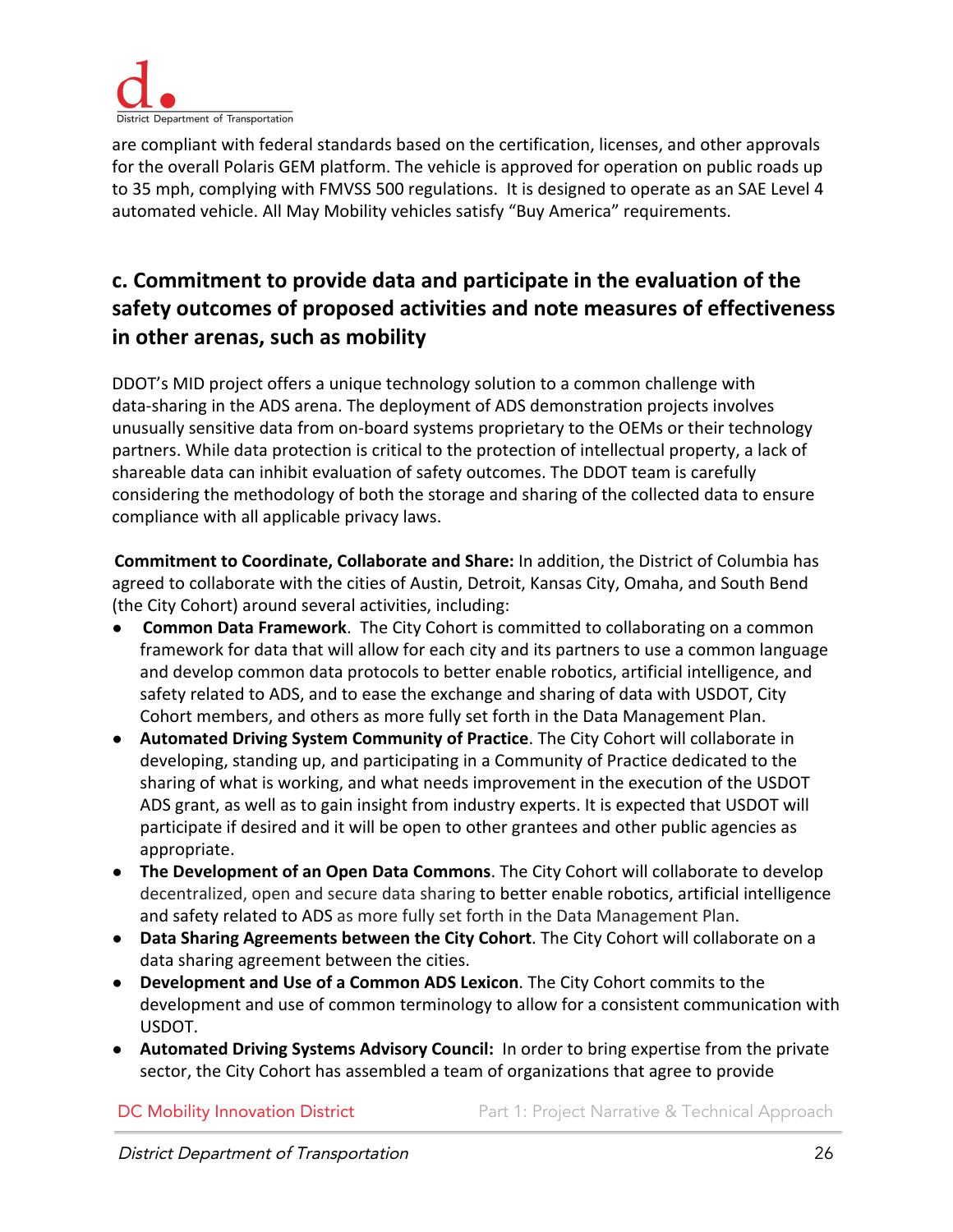

technical advice to the cities in four areas: Robotics/Artificial Intelligence, Safety, Mobility, and Data. The level of technical advice, and whether it is in one or all four of the areas, is at the discretion of the individual organization. The Advisory Council is meant to supplement and be supportive of each cities' operational partner support. The organizations listed below have agreed to provide uncompensated technical advice to these cities based on their commitment to the advancement of safe automated driving systems in the United States. The Cohort will continue to add organizations to the Advisory Council as they proceed with the grant.

| AT&T Inc.                          | Disability Rights Education & Defense Fund       |                               |  |  |  |
|------------------------------------|--------------------------------------------------|-------------------------------|--|--|--|
| Audi North America IOTA Foundation |                                                  | National Renewable Energy Lab |  |  |  |
|                                    | Booz Allen Hamilton Lawrence Berkeley Laboratory | <b>NXP Semiconductors</b>     |  |  |  |
| Deloitte                           | <b>MITRE Corporation</b>                         | Panasonic                     |  |  |  |

#### <span id="page-27-0"></span>**d. Approach to risk identification, mitigation, and management**

The District and DDOT have a proven track record of effectively deploying state-of-the-art technology projects and programs by successfully identifying and managing the inherent risks of such deployments through a robust risk mitigation and management strategy. DDOT applies Project Management Institute's Risk Management framework to plan, identify, analyze, respond and monitor/control risks associated with projects.

In addition, DDOT also has the capacity, framework and institutional knowledge to manage grants that involve multi-agency stakeholders. In the recent past DDOT has successfully managed grants from USDOT (including High Speed Intercity Passenger Rail and TIGER funds through the Federal Railroad Administration, and Value Pricing Pilot funds through the FHWA), the Department of Homeland Security, and other federal agencies.

DDOT has identified technical, institutional, and policy risks associated with our proposed three-phase ADS shuttle approach, along with mitigations. Table 2 below identifies risks and potential mitigation strategies.

| <b>Risk</b>   | <b>Mitigation</b> |
|---------------|-------------------|
| Technological |                   |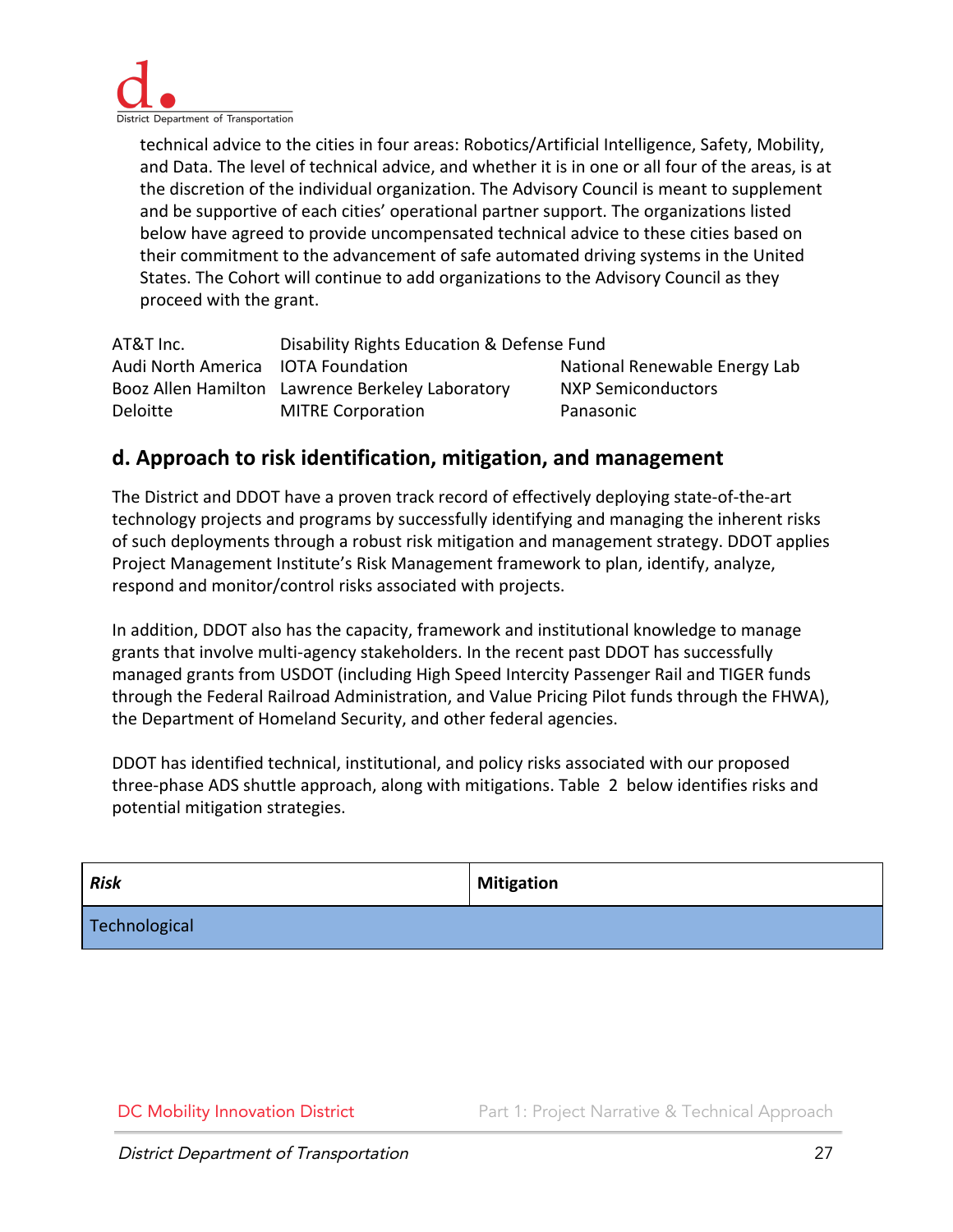

| DDOT will deploy and test state-of-the-art<br>technology as part of this pilot. There are<br>technical risks in such deployments. These risks<br>include, but are not limited to:<br>• Lack of consistent standards.<br>Market-readiness of technologies in non-test<br>bed setting, especially in a vibrant, multi-<br>modal, urban environment.<br>Interoperability across agencies, jurisdictions,<br>and transportation modes.<br>• Public acceptance and market penetration of<br>new technologies.<br>• Demonstrating quantifiable benefits and<br>metrics that can be traced back to new<br>deployments.<br>• Sustainability of connected vehicle<br>infrastructure beyond grant life cycle. | The District has an innovation culture and<br>experience in deploying new transportation<br>technologies. System-users are early adopters of<br>innovative technological solutions, and past<br>experience has identified mitigations, e.g.:<br>Follow the traditional system development life<br>$\bullet$<br>cycle process and develop requirements prior to<br>implementation.<br>Adopt an incremental and iterative approach to<br>$\bullet$<br>deploying new assets and technologies<br>Follow the District's ITS and Open Data<br>$\bullet$<br>standards and philosophy to avoid getting<br>locked into proprietary solutions.<br>Leverage lessons learned from other<br>jurisdictions that had similar deployments. |
|-----------------------------------------------------------------------------------------------------------------------------------------------------------------------------------------------------------------------------------------------------------------------------------------------------------------------------------------------------------------------------------------------------------------------------------------------------------------------------------------------------------------------------------------------------------------------------------------------------------------------------------------------------------------------------------------------------|----------------------------------------------------------------------------------------------------------------------------------------------------------------------------------------------------------------------------------------------------------------------------------------------------------------------------------------------------------------------------------------------------------------------------------------------------------------------------------------------------------------------------------------------------------------------------------------------------------------------------------------------------------------------------------------------------------------------------|
| Cost & Schedule Risk<br>Being at the forefront of innovation comes with<br>inherent risks related to project schedule and<br>costs due to:<br>Deployment in a new environment<br>Interfacing with new partners to ensure<br>$\bullet$<br>interoperability                                                                                                                                                                                                                                                                                                                                                                                                                                           | To mitigate these risks DDOT will implement sound<br>project management techniques that include:<br>Rigorous cost and schedule control<br>$\bullet$<br>Using established qualitative and quantitative<br>$\bullet$<br>risk analysis techniques to identify risks in<br>advance                                                                                                                                                                                                                                                                                                                                                                                                                                             |
| Policy                                                                                                                                                                                                                                                                                                                                                                                                                                                                                                                                                                                                                                                                                              |                                                                                                                                                                                                                                                                                                                                                                                                                                                                                                                                                                                                                                                                                                                            |
| Aspects of the pilot could require policy<br>changes. Some of the policy risks include:<br>Implications of connected vehicles on<br>system security, particularly in conjunction<br>with open data.<br>Required Buy America and other waivers<br>from NHTSA                                                                                                                                                                                                                                                                                                                                                                                                                                         | The District has already worked to set the<br>foundation for policy needs:<br>DDOT has the legislative and policy framework<br>in place to launch the program. (the District<br>was one of the first jurisdictions to pass<br>legislation on automated vehicles)                                                                                                                                                                                                                                                                                                                                                                                                                                                           |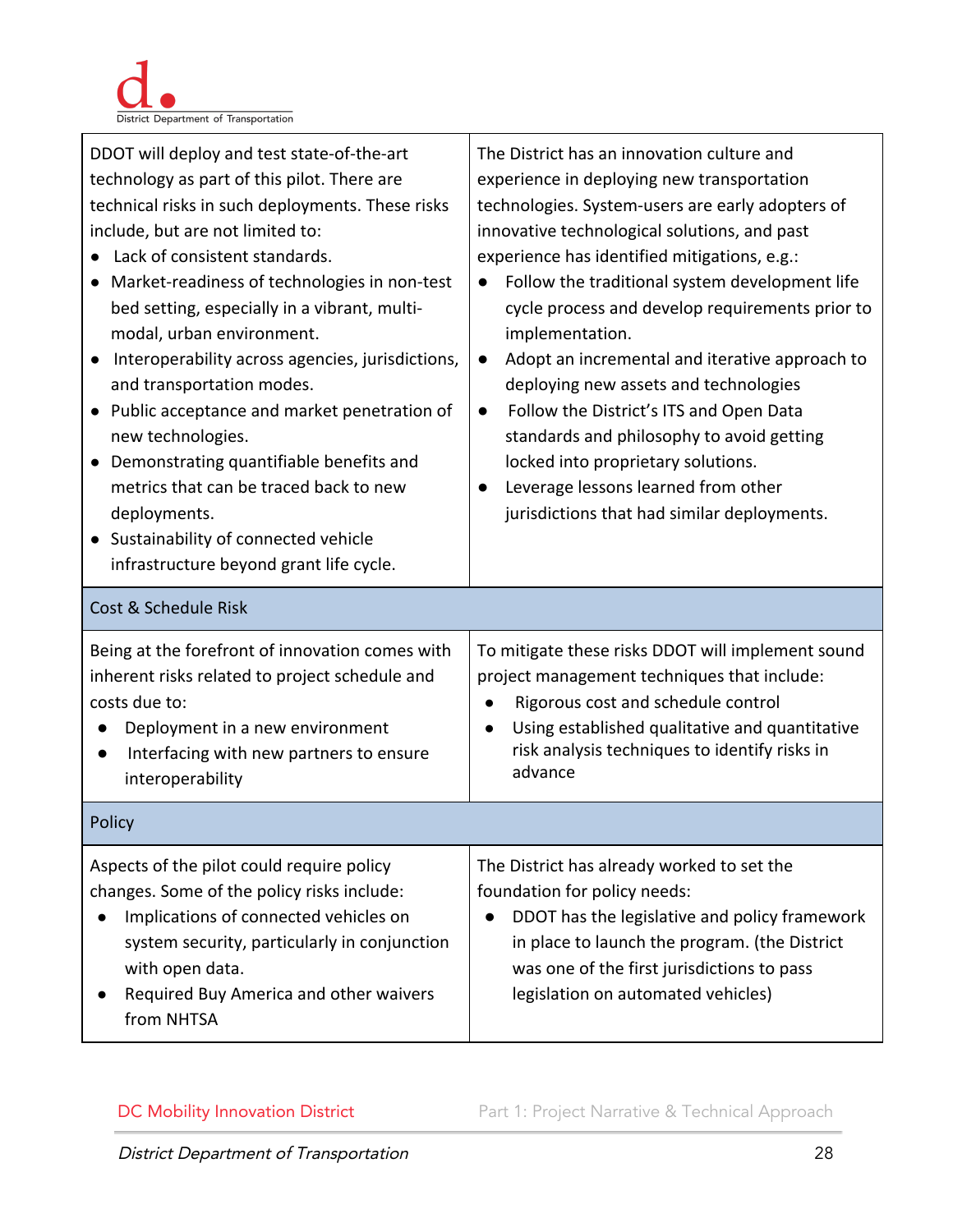

| Potential liability for information provided<br>through open data channels.                                                                                                                                                                                                                                                                                                                                                                                                                                                                                                                                                                                           | The Mayor's AV Working Group has developed<br>a set of principles that are specific to the needs<br>and opportunities of the District.<br>Engage with national organizations such as<br>NHTSA to obtain necessary waivers.<br>DDOT has begun coordination with the District<br>Office of Chief Technology Officer (OCTO)<br>regarding data sharing.                                                                                                                                                                                                                                                                                                                                                                                                                                                                                                                                            |
|-----------------------------------------------------------------------------------------------------------------------------------------------------------------------------------------------------------------------------------------------------------------------------------------------------------------------------------------------------------------------------------------------------------------------------------------------------------------------------------------------------------------------------------------------------------------------------------------------------------------------------------------------------------------------|------------------------------------------------------------------------------------------------------------------------------------------------------------------------------------------------------------------------------------------------------------------------------------------------------------------------------------------------------------------------------------------------------------------------------------------------------------------------------------------------------------------------------------------------------------------------------------------------------------------------------------------------------------------------------------------------------------------------------------------------------------------------------------------------------------------------------------------------------------------------------------------------|
| Managing and operating transportation systems<br>requires coordination across a set of traditional<br>stakeholders. Given the District's geographical<br>setting and travel patterns, other stakeholders<br>come into play, including neighboring DOTs,<br>counties, MWCOG, the federal government, FBI,<br>Secret Service, and others. This leads to some<br>challenges and opportunities:<br>• Successfully collaborating across agencies<br>requires significant consensus building skills<br>• Different agencies have different risk<br>appetites, tolerances, and thresholds.<br>Interoperability and consensus across agency<br>and jurisdictional boundaries. | DDOT has worked closely with federal and regional<br>agencies to establish protocols and maintains<br>working groups that can serve as a model for smart<br>city programs:<br>• Smaller and nimbler than traditional state DOTs.<br>Shorter decision making process.<br>• Scale of DDOT responsibilities as a state/city<br>DOT mean DDOT is more integrated and nimble<br>in addressing system-level issues.<br>Automated vehicles feature prominently in<br>existing policy documents.<br>Experience managing interagency processes,<br>recognizing the risk profile of an agency, and<br>developing a customized communication<br>strategy.<br>• Existing forums in the District and the region for<br>these discussions to occur and Including<br>maintenance and operating costs of assets as a<br>part of funding.<br>Marketing and education about automated<br>shuttles through goDCgo |
| Cost & Schedule Risk                                                                                                                                                                                                                                                                                                                                                                                                                                                                                                                                                                                                                                                  |                                                                                                                                                                                                                                                                                                                                                                                                                                                                                                                                                                                                                                                                                                                                                                                                                                                                                                |